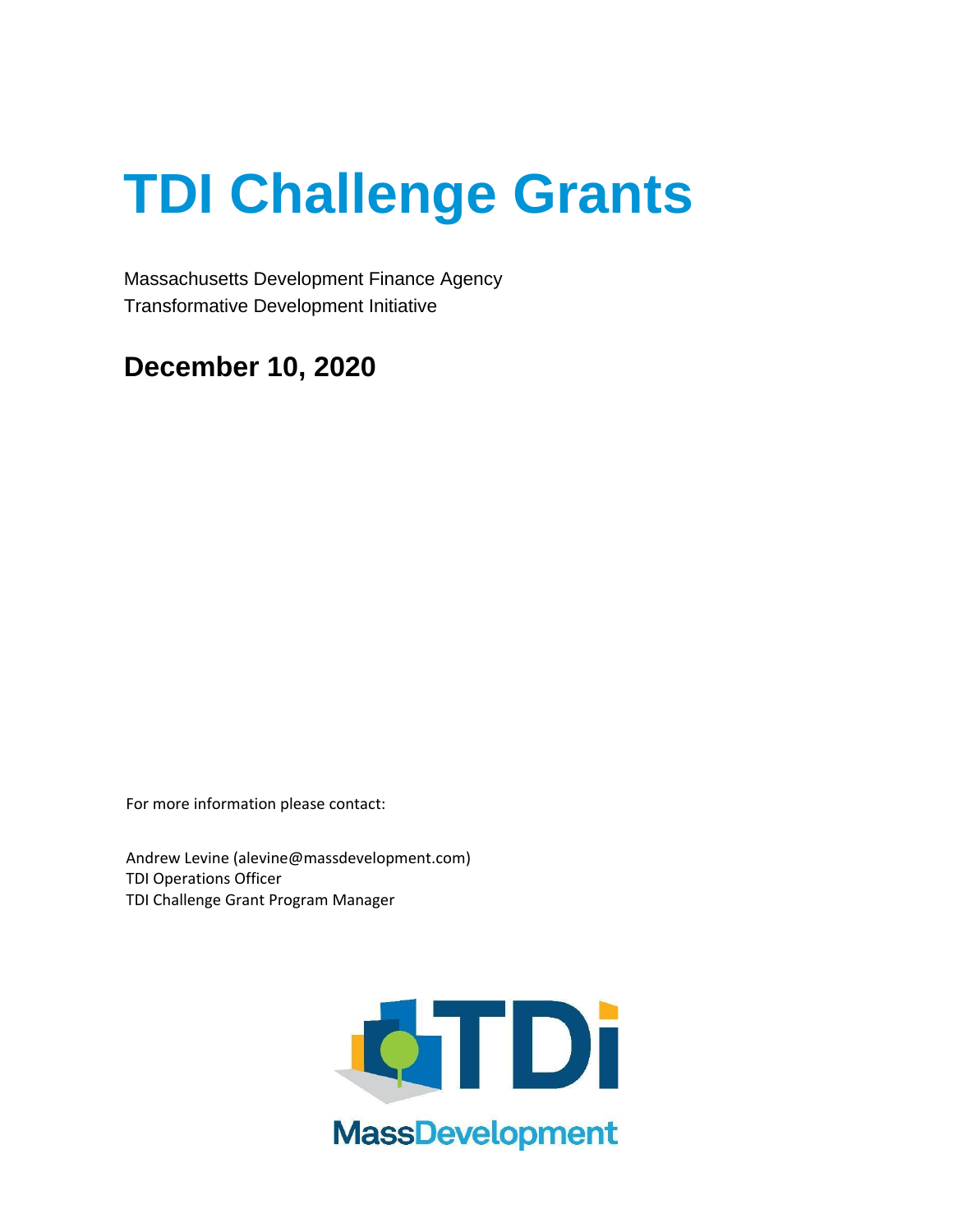Request for Proposals (RFP)



### **Background**

Since its inception in 2015, the Transformative Development Initiative (TDI) has piloted new tools and approaches to stimulating economic growth and developing more vibrant communities in the Massachusetts Gateway Cities, midsize urban centers that are regional workforce and population hubs. It has brought additional staff and other capacity in the form of TDI Fellows, implementable project spending through its flexible grant programs, and greater connections to MassDevelopment's other agency resources. These programs have helped build a culture of co-investment in Gateway Cities and to create momentum for further investment from the public and private sector while fostering more community engagement and involvement.

MassDevelopment and TDI have identified a particular need in the TDI districts to support changes that will outlive the TDI term and sustain the progress made after the program resources are no longer active. TDI program staff have developed a new tool that will support municipalities to change and update local processes, policies, and ordinances that will further their Partnership goals, particularly in the areas of public space use, downtown vibrancy and activation, and small business assistance. TDI Challenge Grants are designed to bring more urgency and focus to needed municipal policy changes by providing immediate grant funds for programming to be paired with local municipal regulatory or policy updates that encourage flexible use of indoor and outdoor space among other program goals.

While the TDI Challenge Grants were in development before the COVID-19 pandemic began, this crisis has accelerated the need for both policy innovation to make urban space more usable and flexible and funds to make it happen. As communities work to reopen and adapt following the Commonwealth's guidance, we seek to support TDI Districts with additional support to safely rethink and reactivate outdoor spaces, recreational activities, food establishments, and the public streetscape. Heading into a lull of activity over the colder months, there is a critical opportunity to spend the winter planning for a more accessible, vibrant, and flexible public realm for spring 2021 and beyond.

### **Program Description**

The program has funding for awards in the range of \$20-50,000, and all TDI Districts and the municipalities receiving support from the TDI Senior Regional Fellow are eligible. This includes the following municipalities:

| Attleboro         | <b>Barnstable</b> | <b>Brockton</b> | Chelsea     | Chicopee               |
|-------------------|-------------------|-----------------|-------------|------------------------|
| <b>Fall River</b> | <b>Fitchburg</b>  | Lawrence        | Springfield | Worcester (Main South) |

Any member of the TDI partnership can be the lead applicant and is not required to be the fiscal agent. A letter of support by the Mayor or City/Town Manager must be provided. Awardees will receive funding in two disbursements: 20% of the award will be disbursed quickly in order to support the process to make the policy or other change. The remaining 80% will be awarded after the policy change takes place so that events, programs, or other activities making use of the policy change can be implemented.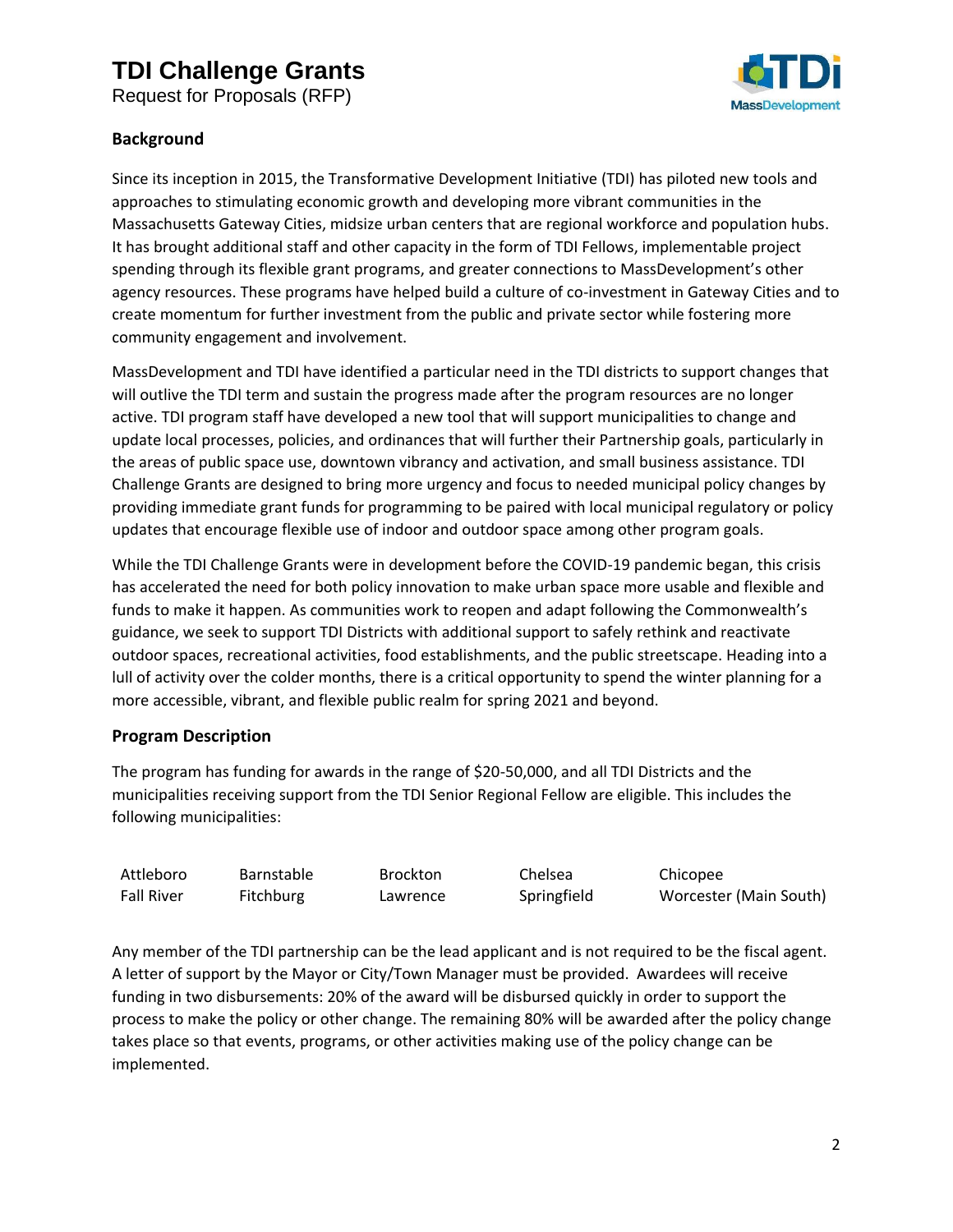Request for Proposals (RFP)



#### **Program Uses**

This program should be used to fund activities associated with policy or regulatory changes that are long-term, not temporary. In the case of a change that helps a partnership adapt to COVID-related constraints or opportunities, long-term will be defined as at least two years. These policy changes could pertain to a number of issue areas, but they should have a direct connection to the TDI Partnership's workplan or goals. Policy changes should positively affect the public realm, land use, small business development, permitting processes, or similar issues. Examples could include:

- *Business Openings –* Any policy changes that make it easier to open pop-up or long-term businesses through adjusting the permitting process, consolidating departmental reviews, or other means can be eligible for this grant. Grant funds could then be used for small business assistance programs or another related purpose.
- *Pop-up permitting/policy in vacant storefronts* Policy changes that simplify the permitting or approval process for temporary uses in vacant storefronts or other pop-up locations.
- *Event Permitting* Policy changes that make public event permitting easier for event organizers, which could include updating process of approvals, fees, liquor license restrictions, etc. Challenge Grant funds could then be used to implement such events.
- Public Space Use Policy changes that simplify the process for residents, business owners, and property owners to repurpose public space and streetscapes for uses like outdoor dining, temporary or pop-up structures for seating or activities, food trucks, and other positive activities. Challenge grants could then support implementation & maintenance of those new public space uses.
- *Signage changes* Funds could support changes to signage ordinances to make it easier to install highly visible blade signs, murals, or other signage in commercial districts. Implementation funds could support installation of new signage.
- Parking policy changes: Funds could support parking policy and pricing changes that could range from converting some parking spots to 15 min pick-up, to reducing parking fees at municipal lots, to repurposing municipal lots for creative community uses.
- *Choose Your Own Adventure / Other* We are open to other uses as long as they meet program criteria. Applicants can contact TDI for questions around eligibility and program fit.

We recognize that the processes you will be required to undergo to make these policy changes will vary in their levels of complexity. The Program will make more implementation funds available for the changes that will have the most long term impact and require multiple levels of approval. The application will ask for the proposed process for making this change and how many departments and decision makers will need to be committed to completing this process. Smaller projects that require application or process changes within one department will be eligible for grants at a lower level than other more substantial changes. We are particularly interested in funding proposals that serve to enhance economic equity in TDI Districts.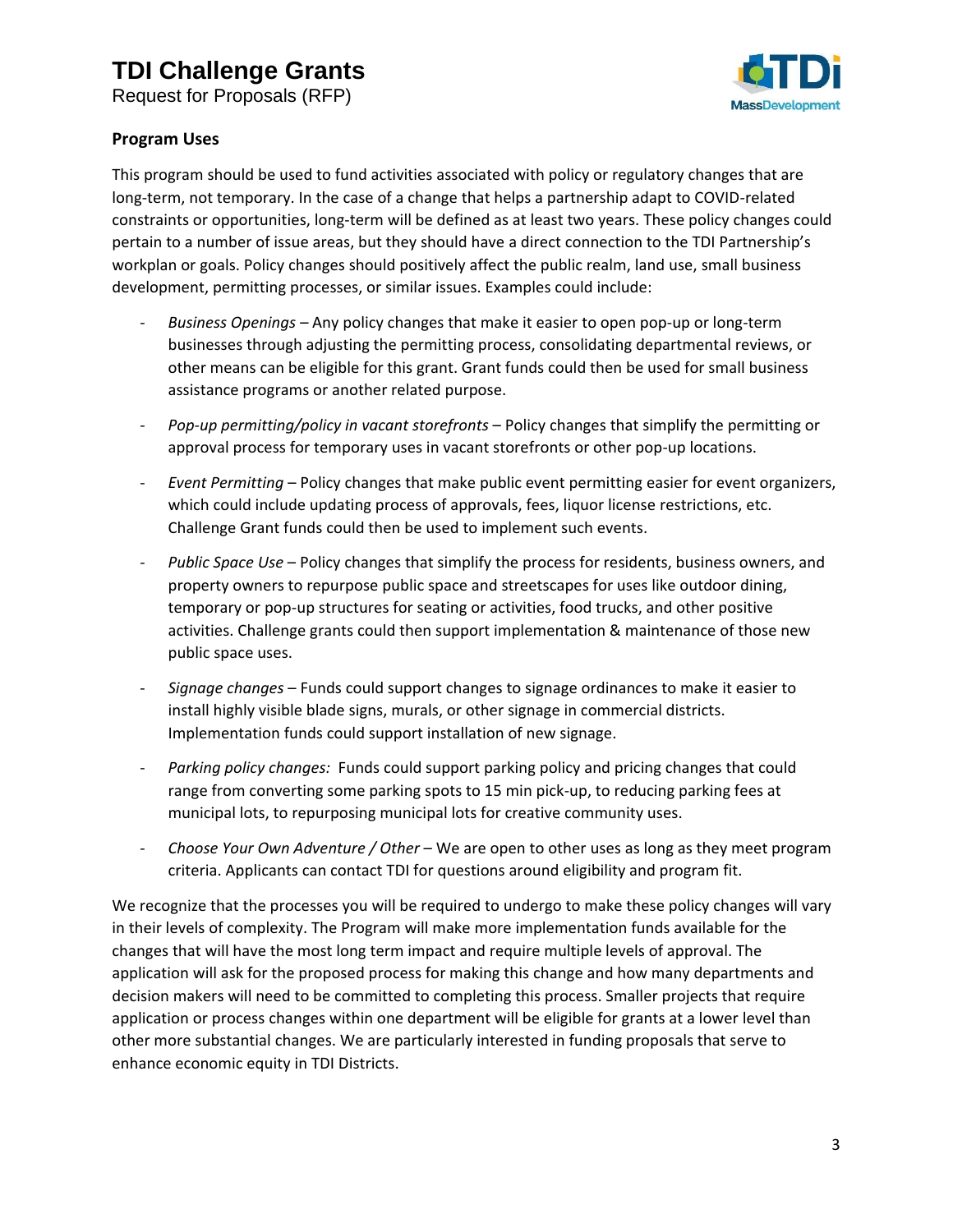Request for Proposals (RFP)



#### **Process and Key Dates**

The RFP will be released on December 10, 2020, and will be followed by a webinar on the program structure and eligible uses. Applications will be reviewed on a rolling basis in the order in which they are received. Applicants will be informed of their status two to three weeks after submission. Any follow up questions for applicants will be sent in that same time frame. This is a competitive grant program for which there is a limited amount of funding. It is likely that we will not have enough funding to fund grants in all eligible districts, so applicants are strongly encouraged to apply as soon as possible. Applications received after March 1, 2021 at 5pm will not be eligible for funding in FY21.

Around two weeks after project approval, the first portions of funding will be disbursed. Fiscal agents will receive the second round of funding after meeting goals described in the program application. Districts have six months to complete their proposed policy or process changes and receive the funds, and another six months to use the implementable funds.

The key dates for this RFP are as follows:

| December 10, 2020 | <b>RFP Released</b>                                                 |
|-------------------|---------------------------------------------------------------------|
| December 16, 2020 | 12:30 p.m. Webinar on TDI grant calendar and overview of this RFP   |
| March 1, 2021     | Proposals received after 5pm will be ineligible for FY2021 funding. |

### **Elements of a Proposal**

All proposals shall provide information relating to the elements listed below in sufficient detail to allow MassDevelopment to conduct an informed and fair selection process.

#### A. **Grant Application (Attachment A)**

#### B. **Budget (Attachment B)**

Complete budget for each component of project.

#### C. **Letter of Support (Attachment C)**

Must come from Mayor or City/Town Manager and show understanding of project and how they will actively support the policy or process change, including management of municipal staff and departments.

#### D. **Additional Documentation**

Identify a description of anything that is required to carry out the program—insurance coverage, permits, security, etc.—and if not yet secured, identify the sequence and timing in which they will be secured.

All inquiries concerning this RFP, as well as proposals, must be addressed, via email, to the following address:

Andrew Levine, MassDevelopment TDI Operations Officer Email**: [tdi@massdevelopment.com](mailto:tdi@massdevelopment.com)**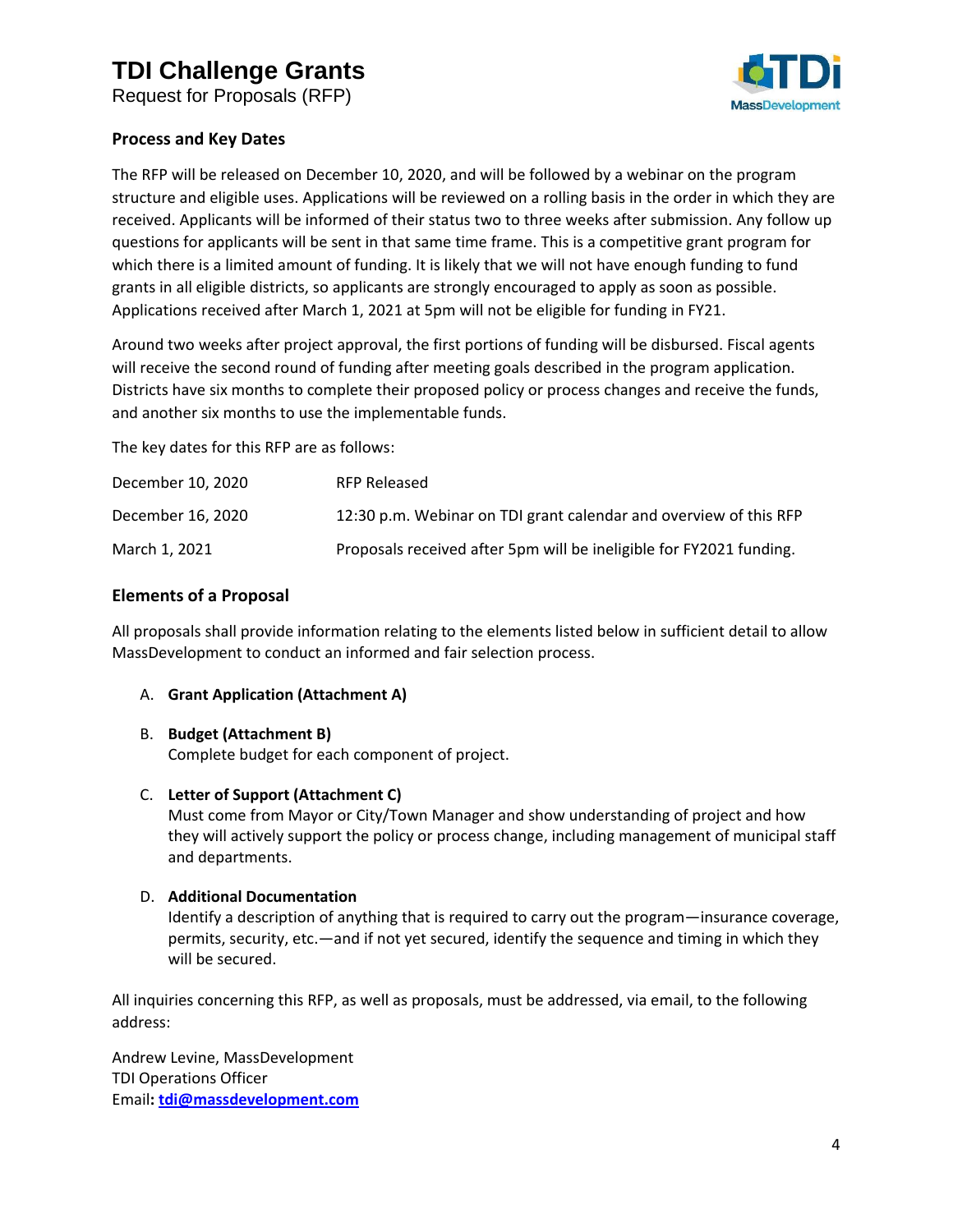Request for Proposals (RFP)



Please note that, while MassDevelopment fellows and staff may choose to field questions, provide advisory services, support program development locally, and program support post-award, they **cannot** be the "program implementation lead" on the project. The local fellows and Community Development Officers will not be on the final award selection committee.

#### **Evaluation Criteria**

MassDevelopment's selection committee will evaluate proposals using the following evaluation criteria, which it will use to determine the amount of financial support awarded, if any. The criteria are not listed in any order of importance:

- A. Clarity and feasibility of concept, vision, and goals
	- i. Ability to advance TDI District vision and coordination with TDI District uses and activities.
	- ii. Feasible project implementation plan with sufficient municipal and partner support.
	- iii. The policy change and implementation can happen within 12 months of award and have demonstrated clear goals.
- B. Partnership and Community Engagement: Clarity of process, outreach plan, potential for collaboration, engagement of underserved groups and affected parties
	- i. Shows a process for how the community will be involved and notified of the policy change.
	- ii. Uses TDI Partner connections both to advance the process and complete the implementable component.
- C. Program Impact: Proposed policy change and use of funding will further workplan goals and have a positive impact on the community in the future.
	- i. Implementation will take place in visible, accessible locations with multimodal access.
	- ii. Policy change will be relevant and visible to a large number of community members.
	- iii. Policy change will create new economic opportunities for residents, small businesses, and other key stakeholders. Priority will be given to proposals that can specifically articulate how the proposed policy change will help accomplish diversity, equity, and inclusion goals in the District.
- D. Financial Feasibility and Support: budget, donation of time and resources, ongoing funding potential, and stage of development.
	- i. Applicants demonstrate the management, financial, and technical capabilities necessary to fulfill the objectives of the program.
	- ii. Applicant will show ability to supply the staff time and partner contributions described in their proposal.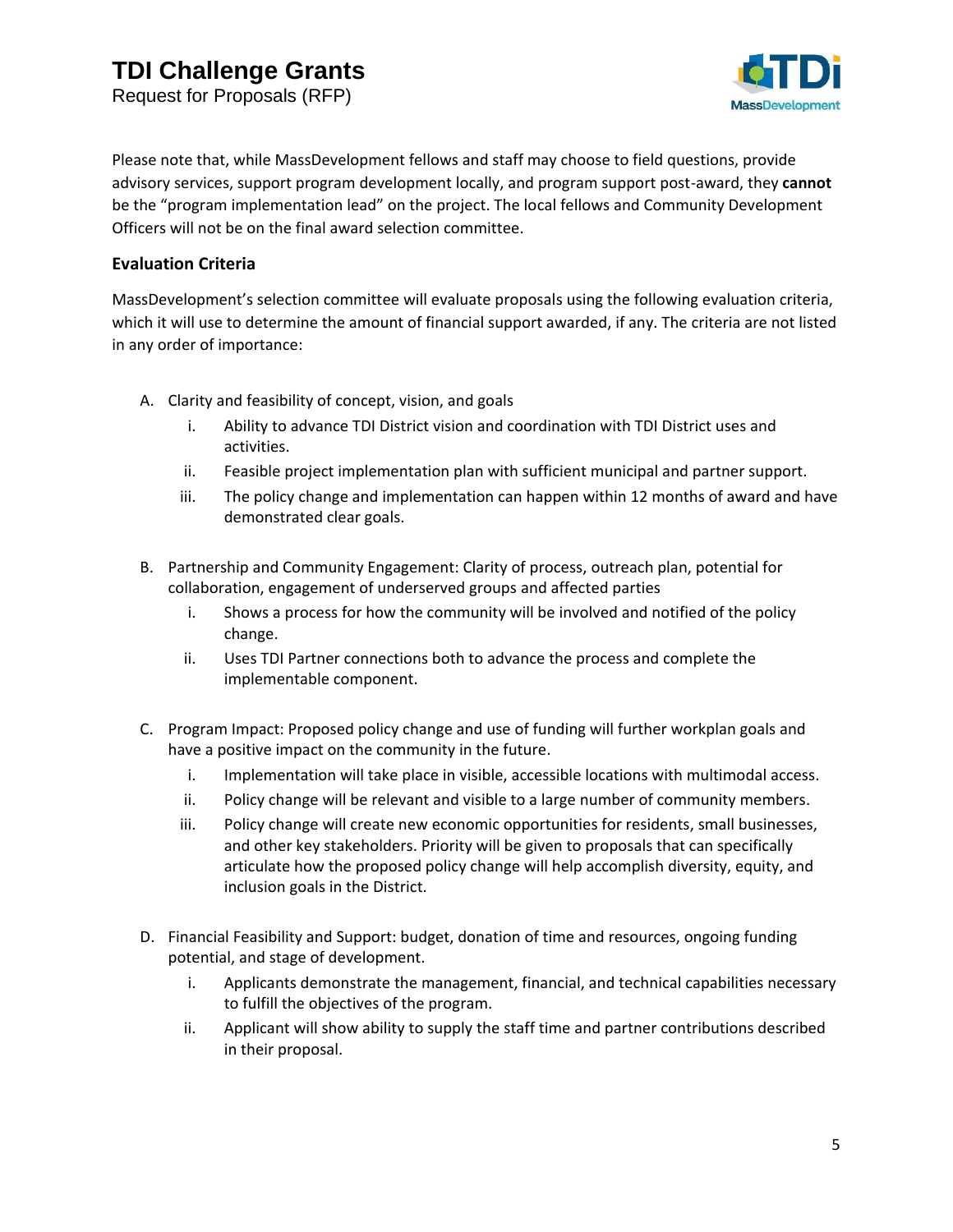Request for Proposals (RFP)



#### **Selection Process**

Only responses containing the Elements of Proposal (Section 4) and meeting the minimum requirements set forth in the Evaluation Criteria (Section 5) will be considered for further evaluation.

There will be no public opening of proposals submitted under this RFP. An internal selection committee comprised of MassDevelopment staff will be convened to review the submitted proposals, and this committee may or may not contact respondents for clarification or interviews and may contact references.

The respondent(s) selected to receive assistance, as determined by MassDevelopment, will be required to execute a Grant Agreement substantially in the form attached as Attachment D hereto. MassDevelopment reserves the right to revise the final terms of the contract.

### **General Provisions**

- A. MassDevelopment reserves the right to reject any or all responses or parts of responses, to solicit new responses, and to award grants as it deems to be in its best interest.
- B. By submitting a proposal to MassDevelopment, the respondent is certifying that its proposal is in all respects bona fide, fair, and made without collusion or fraud with any person. As used in this section, "person" shall mean any natural person, joint venture, partnership, corporation or other business or legal entity.
- C. Potential respondents are hereby notified that issuance of this RFP and receipt of proposals does not assure that a respondent will be selected.
- D. MassDevelopment is not liable for any costs incurred by a respondent in the preparation and production of a proposal or for any work performed prior to agreement execution.
- E. MassDevelopment reserves the right to: waive any informalities, minor deviations, insignificant mistakes, and matters of form rather than substance; seek clarification of proposals; request additional information from any respondent; award without negotiations or discussions; negotiate with any respondent; reject any or all proposals or parts of proposals; solicit new proposals; and to award contracts to one or more respondents or to reject any or all respondents as it deems in its best interest.
- F. A proposal may be modified or withdrawn by a respondent prior to March 30, 2021 by delivering a written notice to the email address designated as the place where proposals are to be received.
- G. Any proposal submitted in response to this RFP that is not modified or withdrawn as specified in paragraph (F) above, shall be considered a firm offer and shall remain effective unconditionally for ninety (90) days.
- H. No respondent shall hold any press conference, issue news releases, or make announcements concerning its selection or non-selection for a contract prior to MassDevelopment's public release of this information; thereafter any such press conference, release, or announcement shall be made only after obtaining the written approval of MassDevelopment.
- I. MassDevelopment provides respondents with an opportunity to administratively resolve disputes, complaints, or inquiries related to MassDevelopment proposal solicitations or contract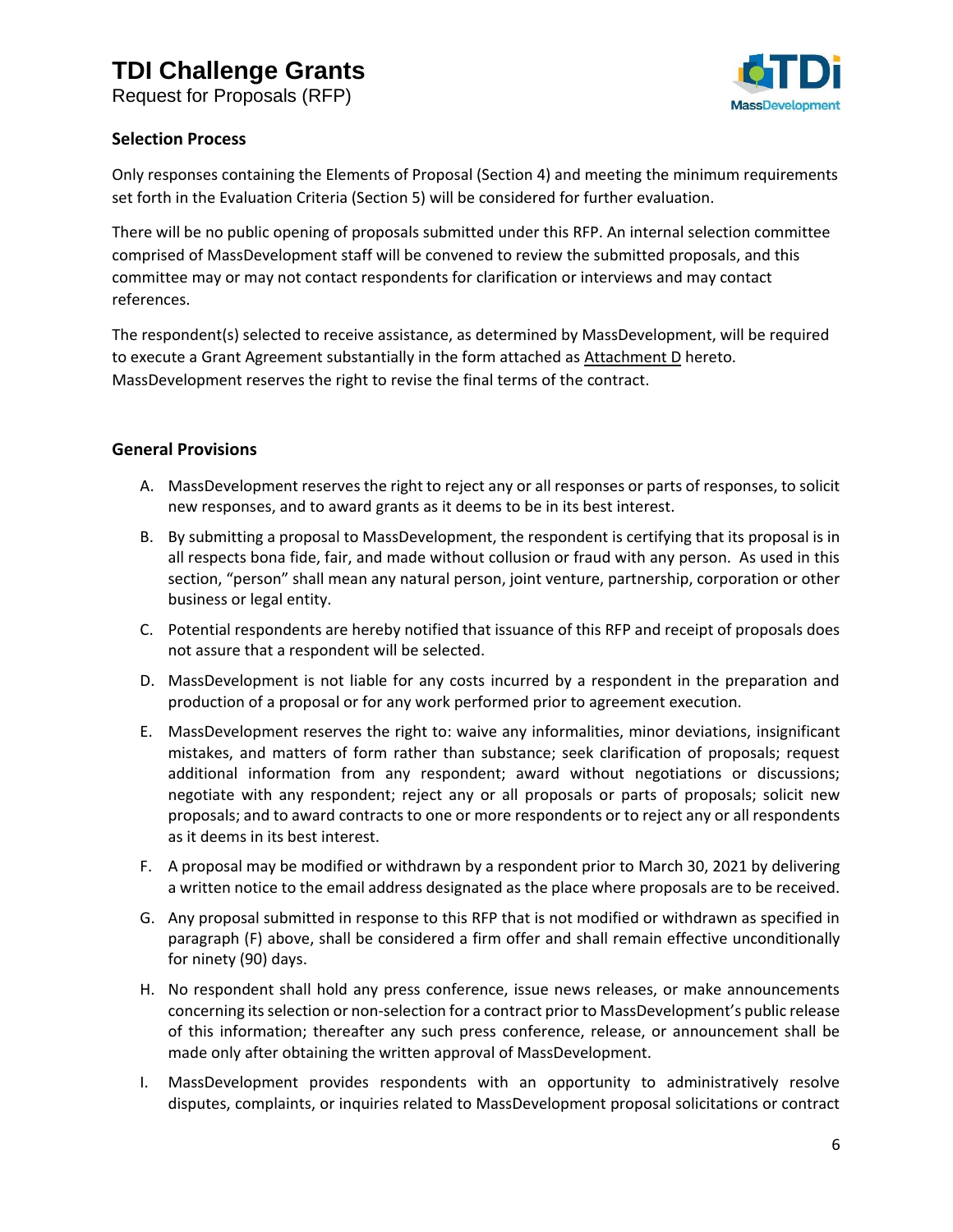Request for Proposals (RFP)



awards. MassDevelopment encourages respondents to seek resolution of disputes through consultation with MassDevelopment staff. All such matters will be accorded impartial and timely consideration. If consultation with MassDevelopment staff does not lead to a resolution of the dispute, respondents must file a written dispute with the MassDevelopment Office of General Counsel.

- J. During the evaluation process, the content of each proposal will be held in confidence and details of any proposal will not be revealed (except as required under law).
- K. MassDevelopment is subject to the requirements concerning the disclosure of public records under the Massachusetts Public Records law, M.G.L. c. 66, and thus documents and other materials made or received by MassDevelopment may be subject to public disclosure.
- L. Respondents are further advised that upon signing an agreement, the selected respondent must certify that it has complied with any and all laws of the Commonwealth relating to the payment of taxes, reporting of employees and contractors, and withholding and remitting of child support as required by M.G.L. c.62C, §49A, and has either (i) filed all tax returns and paid all taxes required by law; (ii) has filed a pending application for abatement of such taxes; (iii) has a pending petition before the appellate tax board contesting such taxes; or (iv) does not derive taxable income from Massachusetts Sources such that it is subject to taxation by the Commonwealth of Massachusetts; and must certify that it is a "Qualified Employer" or an "Exempt Employer" as defined under Chapter 521 of the Massachusetts Acts of 1990, as amended by Chapter 329 of the Massachusetts Acts of 1991, and 102 CMR 12.00 et. seq. as provided in the contract. A respondent's failure to certify compliance with said laws would be cause for MassDevelopment not to enter into an agreement. MassDevelopment further reserves the right to investigate, at any time prior to MassDevelopment's execution of an agreement or during the term of a contract, any information indicating that there has been a failure to comply with said laws. If MassDevelopment determines that any selected respondent has not complied with said laws, it shall decline to enter into an agreement, may terminate any contract entered into, and further may decline to extend the agreement.
- M. All respondents must be registered to do business and be in good standing with the Massachusetts Secretary of State's Office in order to transact business in Massachusetts. MassDevelopment may request evidence of good standing prior to entering into any agreement.
- N. A respondent will not be selected if it appears on any list of debarred or suspended contractors maintained by the Commonwealth or the Federal government.
- O. See the attached grant agreement form for other provisions with which the selected respondent(s) must comply. MassDevelopment reserves the right to modify this agreement and certifications.
- P. MassDevelopment hereby notifies all respondents that utilize qualified minority business enterprises, women business enterprises, veteran business enterprises, and service disabled veteran owned business enterprises (collectively, "Diverse Business Enterprises") will be afforded full opportunity to submit offers and/or proposals in response to this RFP and will not be subjected to discrimination on the basis of race, color, sex, or national origin in consideration for an award.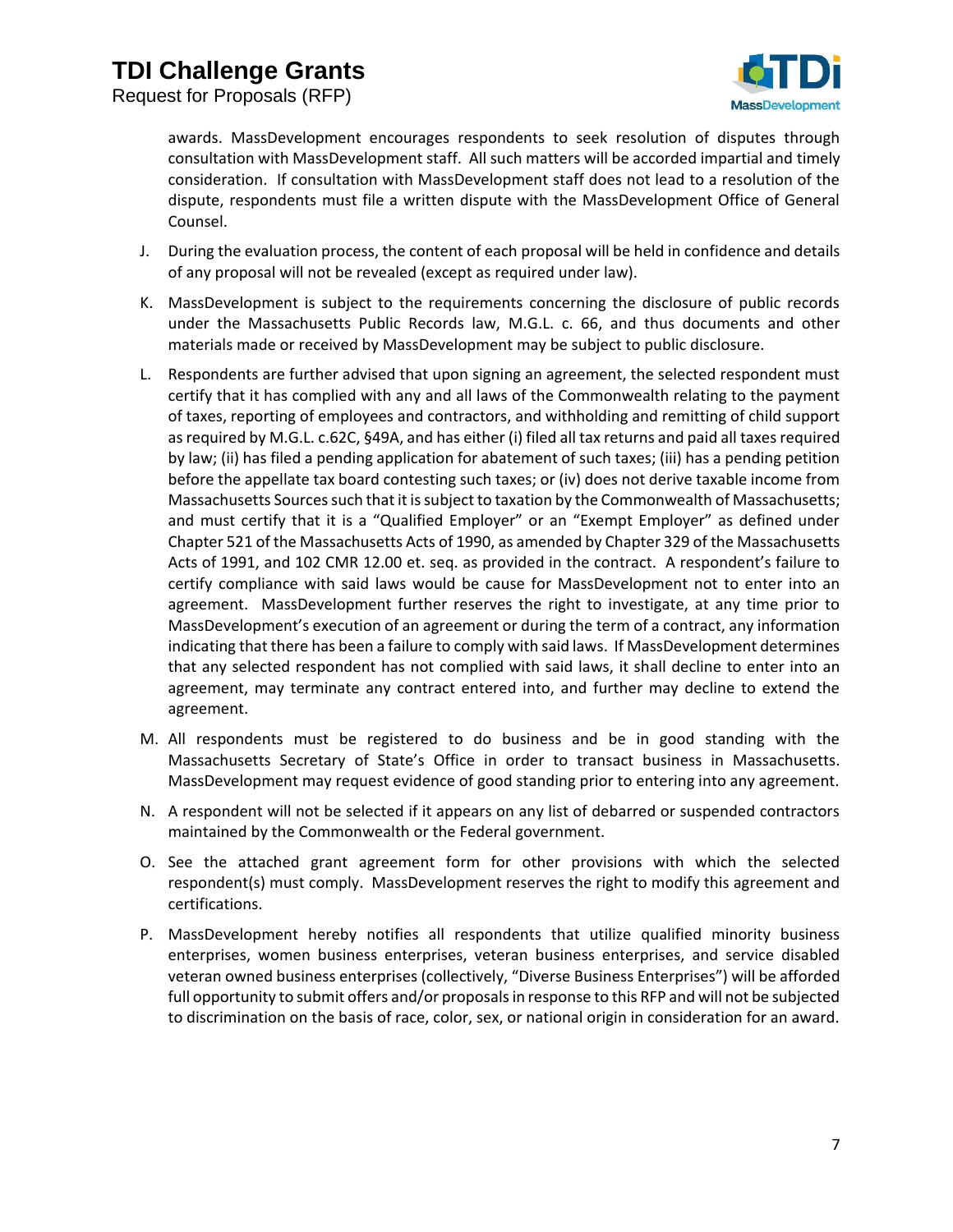Request for Proposals (RFP)



**Attachments:**

- **Attachment A – Grant Application**
- **Attachment B – Budget**
- **Attachment C – Letter of Support**
- **Attachment D – Form of Grant Agreement** *(Included for reference only)*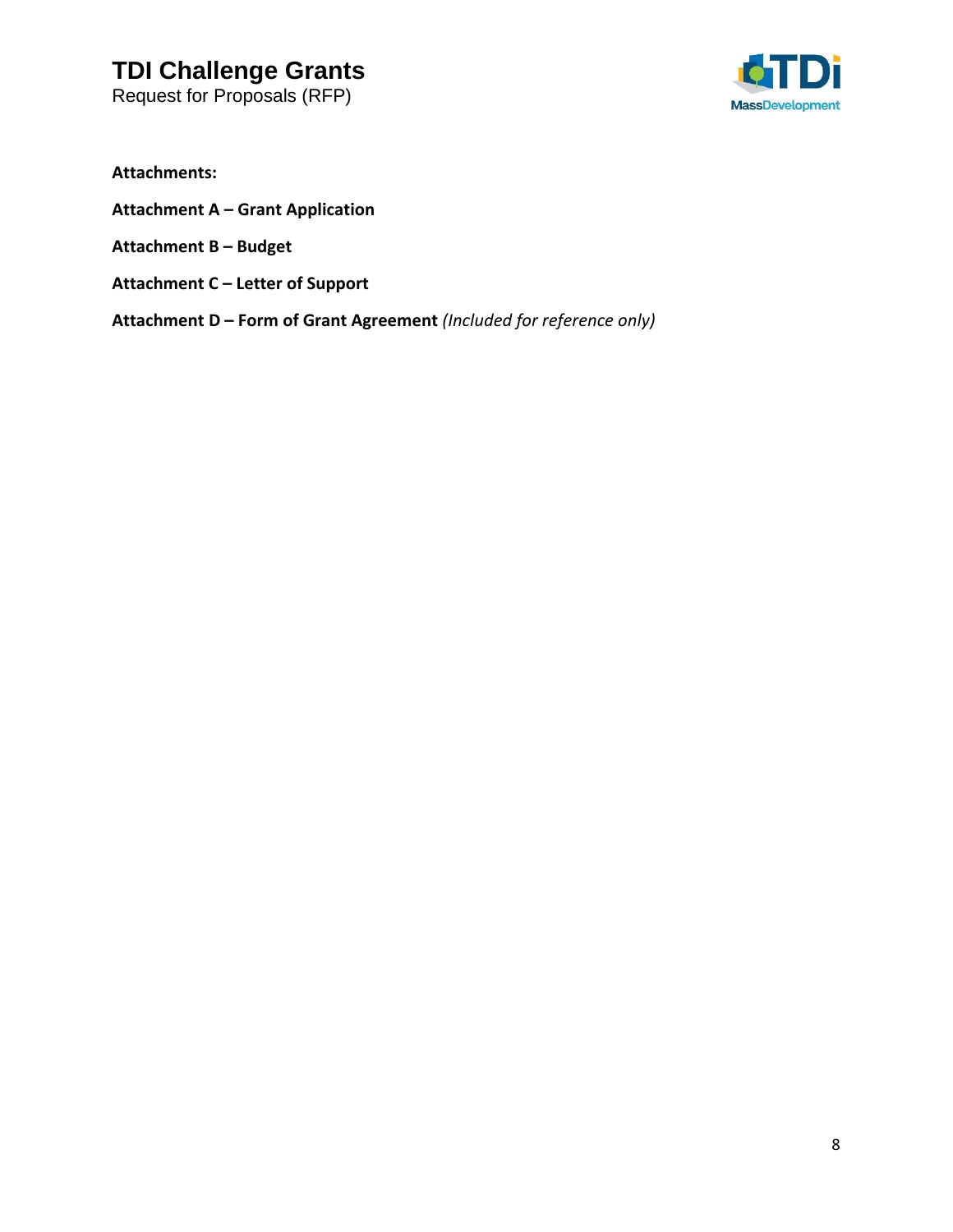

# **Attachment A: Grant Application**

Answer each question in no more than 1000 words.

- 1. Identify the policy or process change you are planning to make. Be sure to include what current problem this change will help solve.
- 2. Who is currently impacted by this problem? How will you receive community and stakeholder feedback during the policy change process?
- 3. Describe the process and timeline for how this change will need to take place. Which parties need to approve of the change?
- 4. How will you notify the public when the change is complete?
- 5. What will you use the project implementation funds for? What is the timeline for using these funds?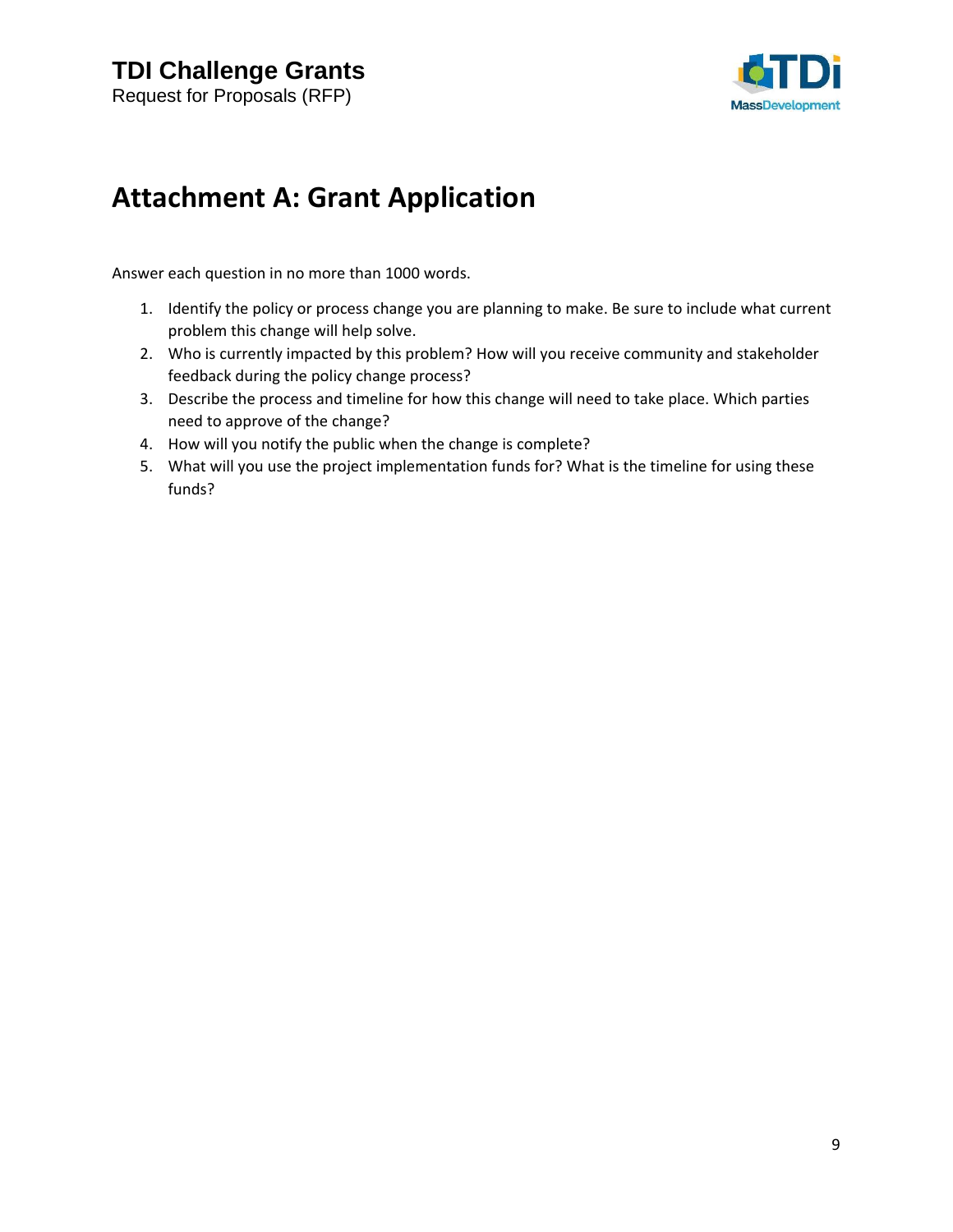

# **Attachment B: Budget**

GRANT AMOUNT REQUESTED: \_\_\_\_\_\_\_\_\_\_\_\_\_\_\_\_\_\_\_

Sources and Uses (Without Grant):

| Overall Program Costs/Uses      |  |
|---------------------------------|--|
| Overall Program Revenue/Sources |  |
| Delta/Surplus                   |  |

### **Budget Narrative**

*Explain why grant is required and how it will allow you to execute this project. Please limit to 150 words.*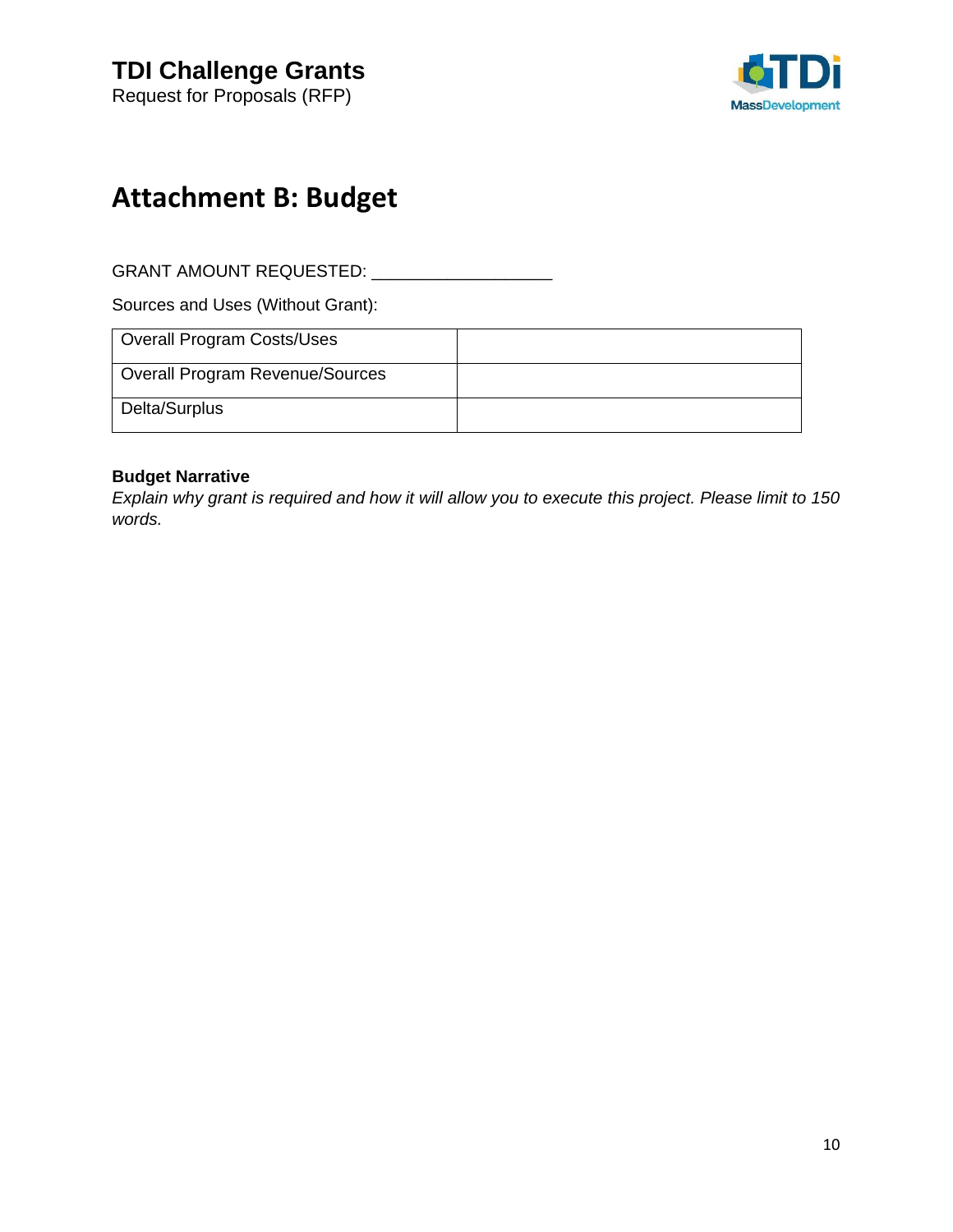Request for Proposals (RFP)



### **Costs/Uses Detail**

## *Up-Front Costs (No more than 20% of Total)*

*Add additional rows as needed*

|                        | Description | <b>Total Cost</b> | NOTES (explain) |
|------------------------|-------------|-------------------|-----------------|
| Subgrants to           |             |                   |                 |
| businesses or other    |             |                   |                 |
| recipients             |             |                   |                 |
| Administration (capped |             |                   |                 |
| at 10%)                |             |                   |                 |
| <b>Materials</b>       |             |                   |                 |
| Marketing              |             |                   |                 |
| Subcontractors         |             |                   |                 |
| Space/Equipment        |             |                   |                 |
| Rental                 |             |                   |                 |
| Permits & Insurance    |             |                   |                 |
| <b>TOTALS</b>          | n/a         |                   |                 |

### *Implementable Funds (No more than 80% of Total)*

*Add additional rows as needed*

|                                   | Description | <b>Total Cost</b> | NOTES (explain) |
|-----------------------------------|-------------|-------------------|-----------------|
| Subgrants to                      |             |                   |                 |
| businesses or other<br>recipients |             |                   |                 |
|                                   |             |                   |                 |
| Administration (capped            |             |                   |                 |
| at 10%)                           |             |                   |                 |
| <b>Materials</b>                  |             |                   |                 |
| Marketing                         |             |                   |                 |
| Subcontractors                    |             |                   |                 |
| Space/Equipment                   |             |                   |                 |
| Rental                            |             |                   |                 |
| Permits & Insurance               |             |                   |                 |
| <b>TOTALS</b>                     | n/a         |                   |                 |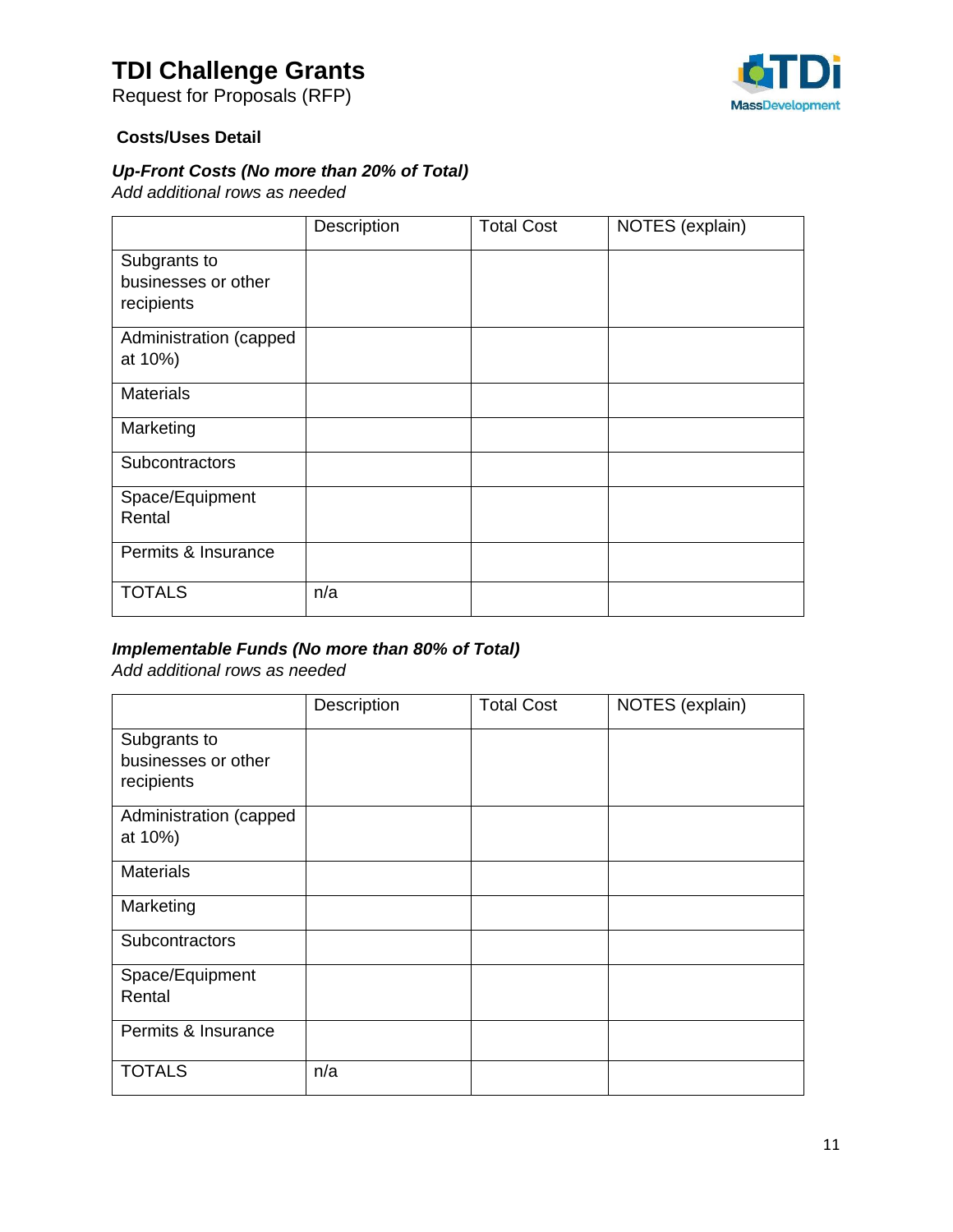Request for Proposals (RFP)



# **Attachment C: Letter of Support**

*Please provide a statement of support from the Chief Executive Officer of the City or Town demonstrating the Municipality's support for the project. This letter must show understanding of the project and how the Mayor/Manager will actively support the policy or process change, including management of municipal staff and departments.*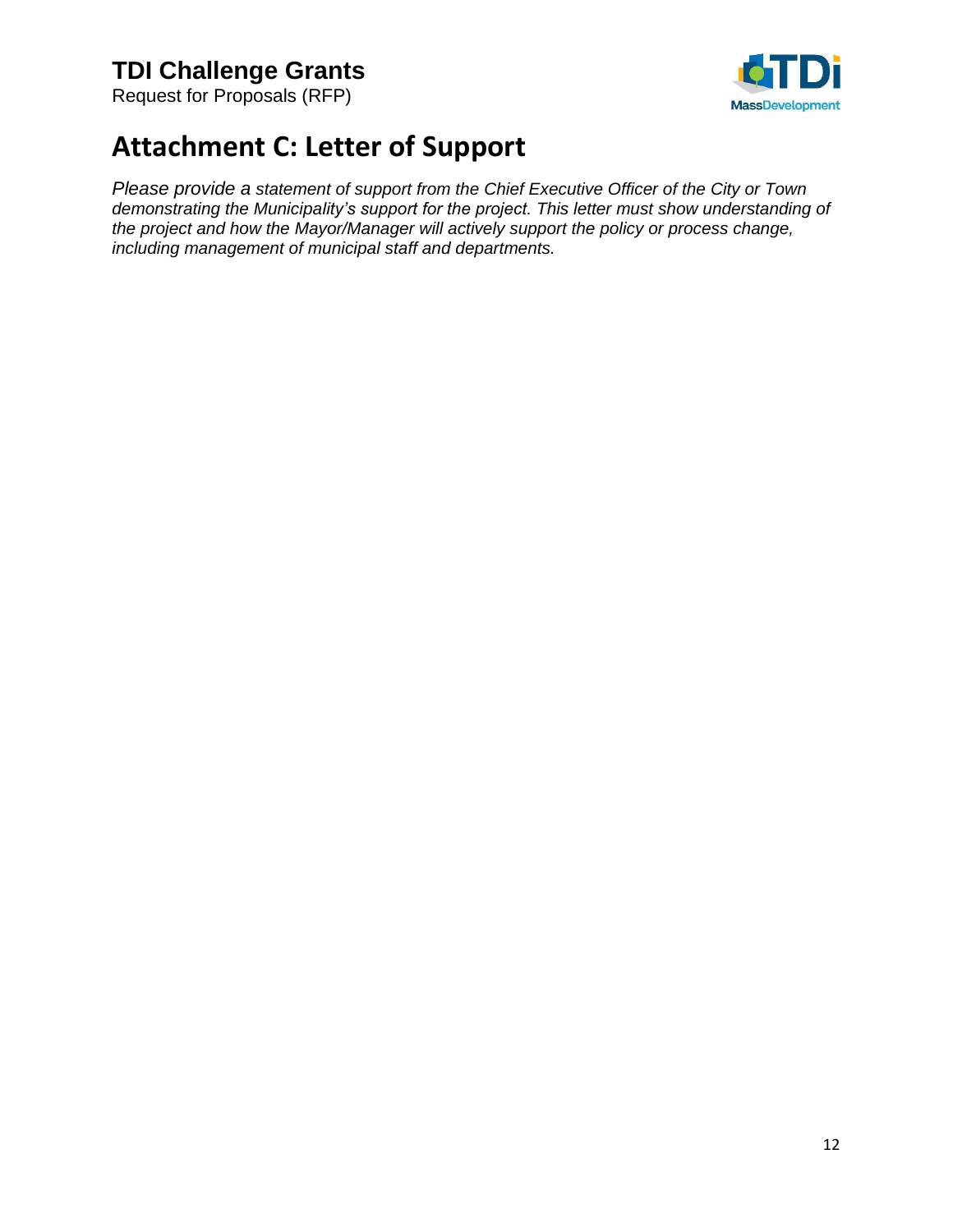

# **Attachment D: Form Grant Agreement**

*For reference only*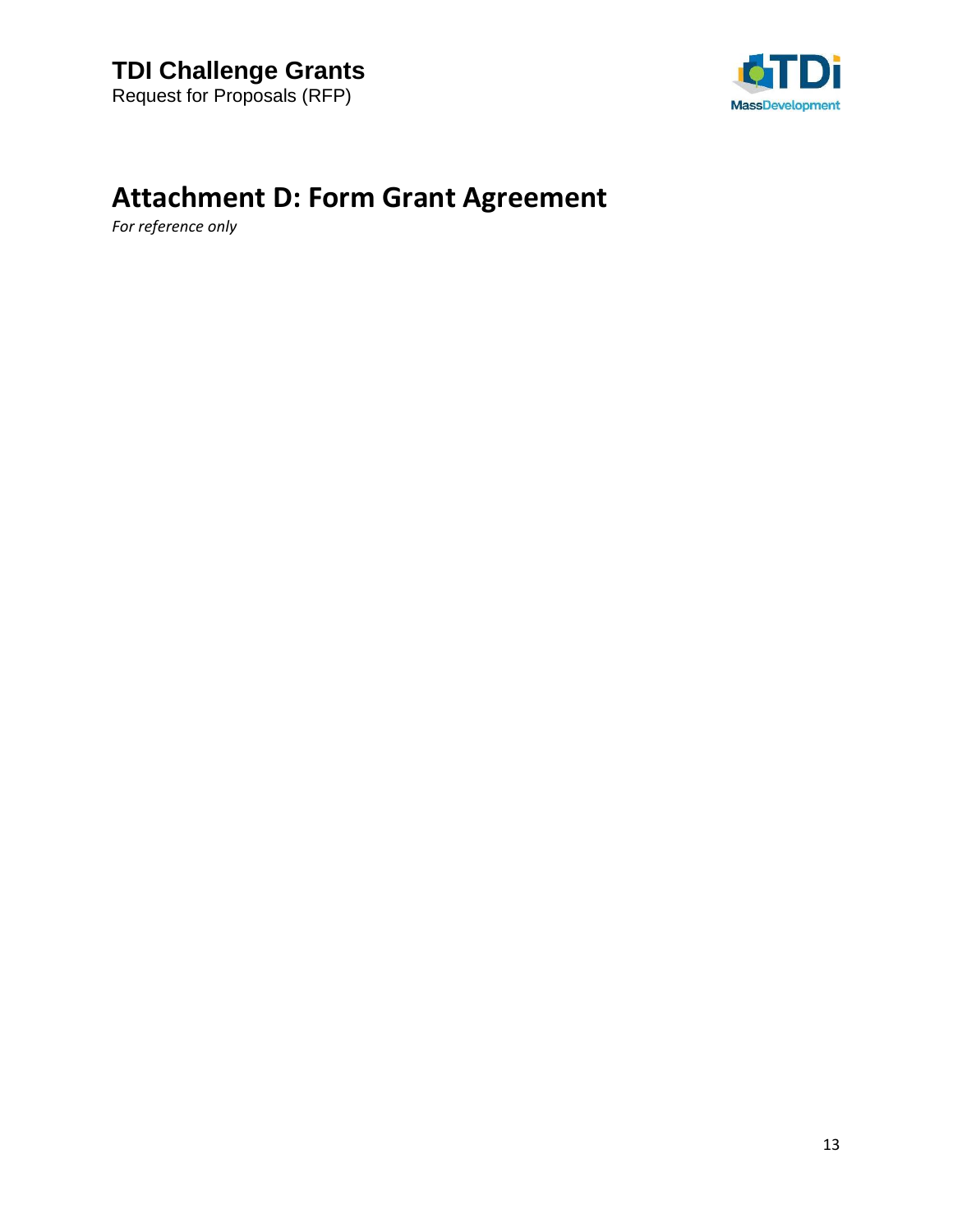

### **TDI CHALLENGE GRANTS PROGRAM**

#### **GRANT AGREEMENT**

THIS TDI CHALLENGE GRANTS PROGRAM GRANT AGREEMENT (the "Agreement") is made as of \_\_\_\_\_\_\_\_\_\_, 2021 (the "Effective Date") by and between MASSACHUSETTS DEVELOPMENT FINANCE AGENCY, a Massachusetts body politic and corporate established and existing under Chapter 23G of the Massachusetts General Laws, having its principal place of business at 99 High Street, Boston, MA 02110 ("MassDevelopment") and \_\_\_\_\_\_\_\_\_\_\_\_\_\_\_\_\_\_\_\_\_\_\_, a Massachusetts \_\_\_\_\_\_\_\_\_\_\_\_\_\_ corporation, with an address of the TDI corporation, with an address of Partnership. (the "Grantee").

#### **RECITALS**

WHEREAS, pursuant to Massachusetts General Laws Chapter 23G, § 46 (the "Act"), the Commonwealth of Massachusetts ("Commonwealth") created the Transformative Development Initiative ("TDI") Technical Assistance Program (the "Program"), within the Transformative Development Fund (as defined in the Act), for supporting activities to promote redevelopment in the Commonwealth's Gateway Municipalities, which are defined in Massachusetts General Laws Chapter 23A, § 3A; and

WHEREAS, as part of TDI, on December 11, 2014, and March 22, 2018, the MassDevelopment Board of Directors ("Board") voted on a portfolio of locally nominated, strategic-redevelopment districts in Gateway Municipalities ("TDI Districts in Development"), after competitive "Call for Districts" processes, in order to set a framework for the deployment of TDI program funds; and

WHEREAS, MassDevelopment has established the TDI Challenge Grants Program, designed to bring focus to needed municipal policy changes in TDI Districts by providing grant funds for programming to be paired with local municipal regulatory or policy updates that encourage flexible use of indoor and outdoor space among other program goals; and

WHEREAS, MassDevelopment has approved the award of a grant in the amount of \_\_\_\_\_\_\_\_\_\_\_\_\_\_\_\_\_\_\_\_\_\_\_\_\_\_\_\_\_ Dollars (\$\_\_\_\_\_\_\_\_\_\_\_\_\_\_\_) to assist with a wide range of project expenses.

NOW, THEREFORE, in consideration of the foregoing and the mutual promises and covenants set forth herein, the parties agree as follows: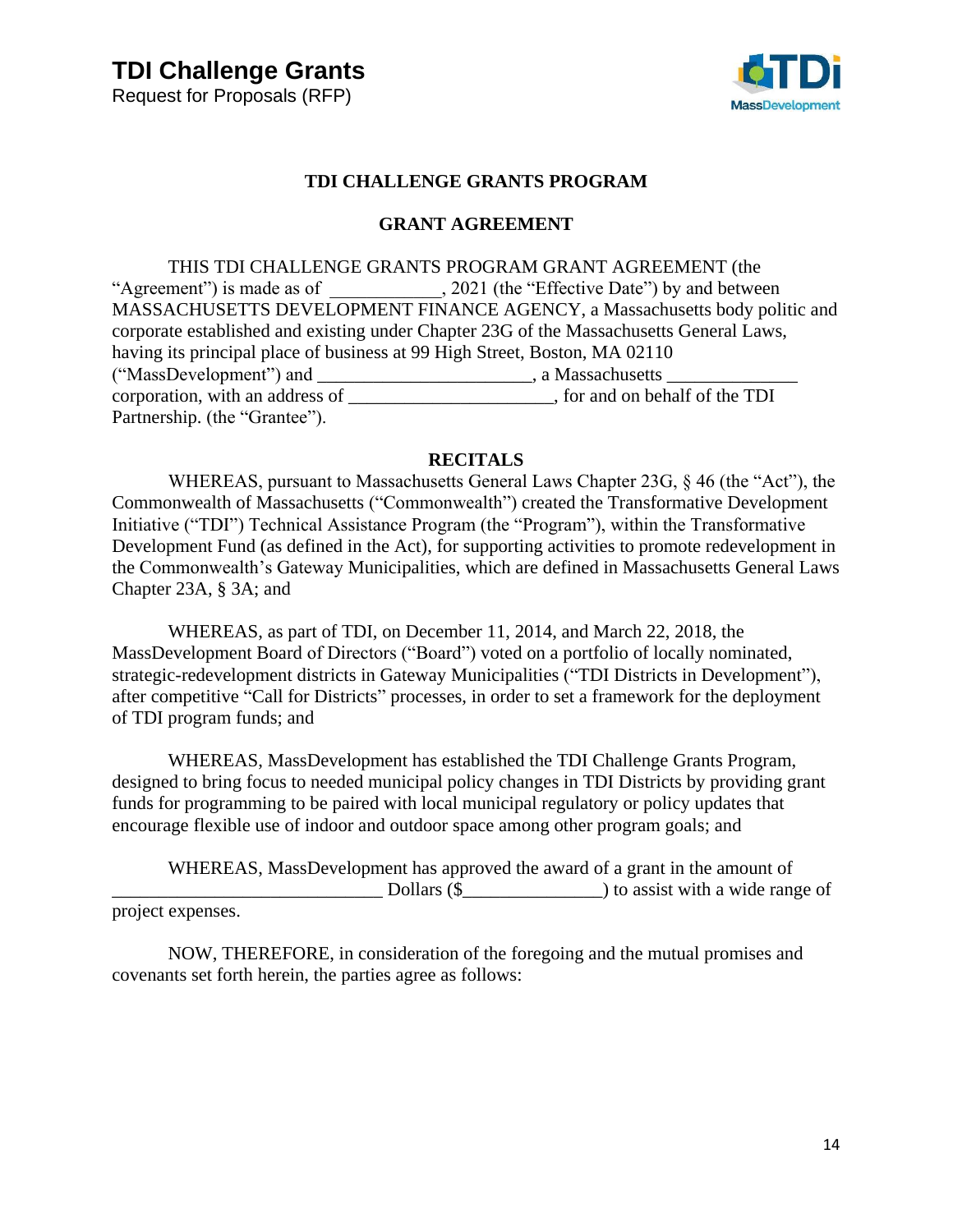Request for Proposals (RFP)



#### **AGREEMENT**

Section 1 Grant Award.

(a) MassDevelopment herein awards a grant in the amount of Dollars (\$ .00) (the "Grant") to the Grantee shall be used in accordance with the Budget attached hereto as **Exhibit A** (the "Budget") which includes agreed costs, as defined below (the "Agreed Costs"), and the final proposal attached hereto as **Exhibit B.**

(b) The Grantee agrees that the Grant shall be used exclusively to pay the Agreed Costs, as included in the Budget within one year of the execution of this Agreement. Agreed costs also may include sub-grant dollars, direct construction costs, costs associated with construction (such as demolition, project set up, and execution), third-party consultant fees, operational costs, administration costs (limited), building permits, temporary contractor/vendor fees and/or event/project marketing, —all as outlined in the approved proposal/budget. To the extent that all such Agreed Costs exceed the Grant, the Grantee agrees to be solely responsible for any excess payments. MassDevelopment shall have no obligation hereunder to pay for costs that exceed the Grant.

### Section 2 Disbursement of Grant Funds.

(a) Payment of Grant. MassDevelopment shall pay the Grantee the agreed upon amount for preliminary activities for the grantee to undertake its proposed ordinance, policy, or process change after receiving a fully executed original of this Agreement from the Grantee, together with the Budget submitted by the Grantee in accordance with this Agreement and approved by MassDevelopment. Should that process be successful, upon approval of a supplementary budget by MassDevelopment, the Grantee may be eligible for an additional grant of up to \_\_\_\_\_\_\_\_\_ (\$.00), which may be subject to approval by the MassDevelopment Board of Directors. The Grantee will be eligible for this funding after the policy change takes place so that events, programs, or other activities making use of the policy change can be implemented (the "Implementation Funds"). MassDevelopment must be notified in writing when the agreed upon ordinance, policy, or process change is complete. Districts have six months to complete their proposed policy or process changes, and another six months to use the Implementation Funds. Any changes to the timeline or requests for extension must be approved in writing by the Agency program manager. Payment instructions are provided at **Exhibit D**.

(b) Inspector. MassDevelopment shall have the right to require the Grantee to bear the reasonable cost of engaging an independent consultant, chosen at MassDevelopment's sole discretion, or, if acceptable to the Grantee, a representative of MassDevelopment (the "Inspector") to perform inspections and review the Grantee's submissions, reports, and records and to compare same against all other sources of information to determine accuracy and adherence to the Budget and the requirements of this Agreement.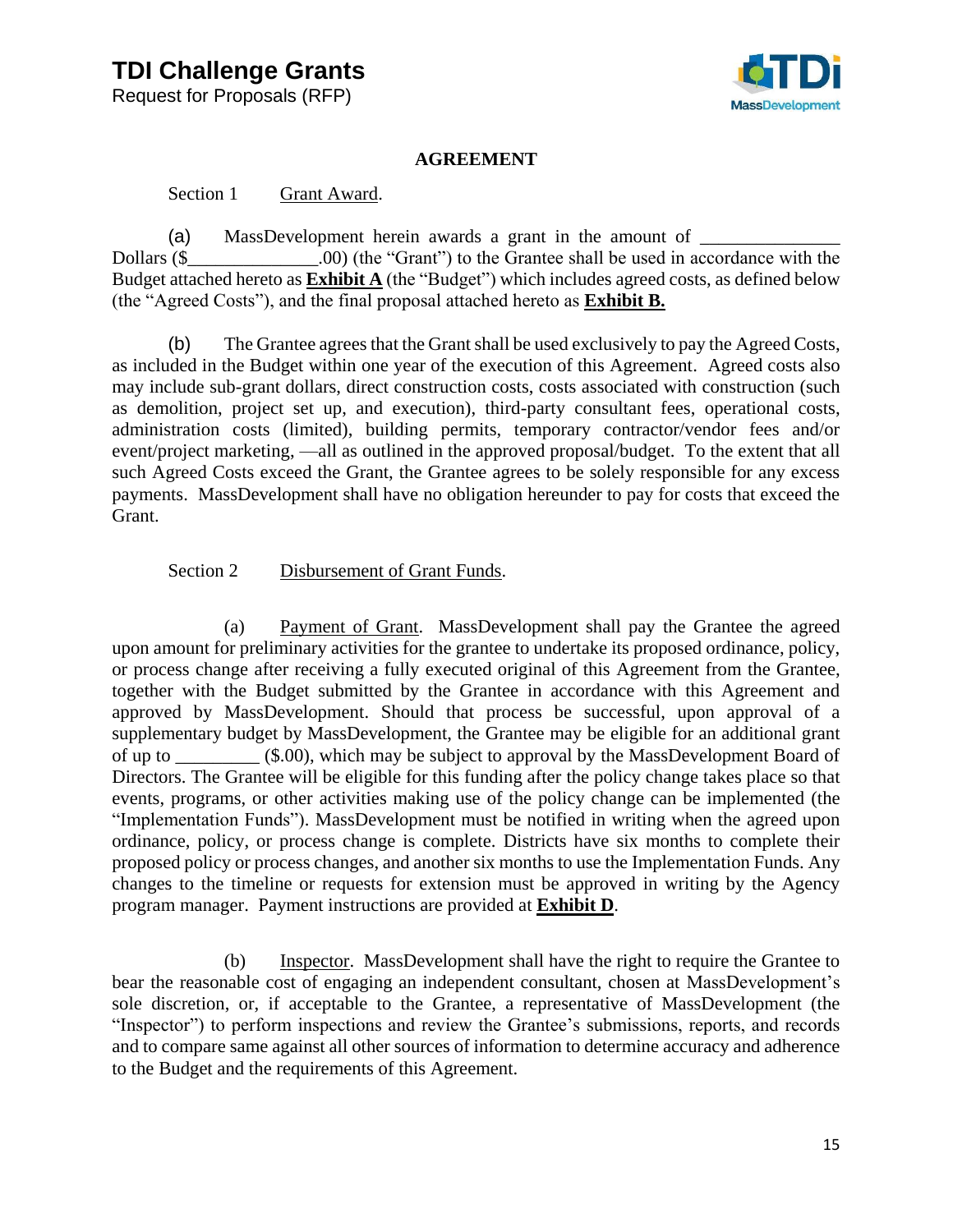Request for Proposals (RFP)



Section 3 Representations and Warranties. The Grantee makes the following representations and warranties:

(a) All statements or information provided in Grantee's Proposal were and continue to be accurate in all material respects.

(b) The Grantee has the legal power and authority to enter into and perform this Agreement and any related documents in which it is named as a party, to fulfill its obligations set forth herein and therein and to carry out the transactions contemplated hereby and thereby. This Agreement and any other documents delivered to MassDevelopment by the Grantee pursuant hereto are the legal, valid, and binding obligations of the Grantee, enforceable against the Grantee in accordance with their respective terms. There are no actions, suits, proceedings, adverse findings or investigations pending or, to the knowledge of the Grantee, threatened, anticipated or contemplated (nor, to the knowledge of the Grantee, is there any basis therefor) against or affecting the Grantee before any court or governmental department, commission, board, bureau, agency or instrumentality, domestic or foreign, that call into question the validity of this Agreement or any action taken or to be taken in connection with the transactions contemplated hereby.

Each of the representations and warranties of this section shall survive the advance of the Grant pursuant to this Agreement and the termination of this Agreement.

Section 4 Affirmative Covenants. Without limiting any other covenants and provisions hereof or of any of the related documents, the Grantee covenants and agrees that for so long as this Agreement is in effect:

(a) Grantee will perform and comply with all of the requirements of the Request for Proposals, the Act, and this Agreement.

(b) Grantee will preserve and maintain its corporate existence, rights, franchises, and privileges and remain in good standing in The Commonwealth of Massachusetts.

(c) Grantee will inform MassDevelopment of any material changes in its programs, services, or personnel.

(d) During the performance of this Agreement, the Grantee and all of its subcontractors, if any, (collectively referred to as the Grantee) shall comply with all applicable equal employment opportunity, non-discrimination and affirmative action requirements, including but not limited to the following: the Grantee shall not discriminate against any employee or applicant for employment because of race, color, religious creed, national origin, ancestry, sex, gender identity, sexual orientation, age, handicap, mental illness, genetic information or active military duty. The aforesaid provision shall include, but not be limited to, the following: employment upgrading, demotion or transfer; recruitment advertising; recruitment layoff; termination; rates of pay or other forms of compensation; conditions or privileges of employment;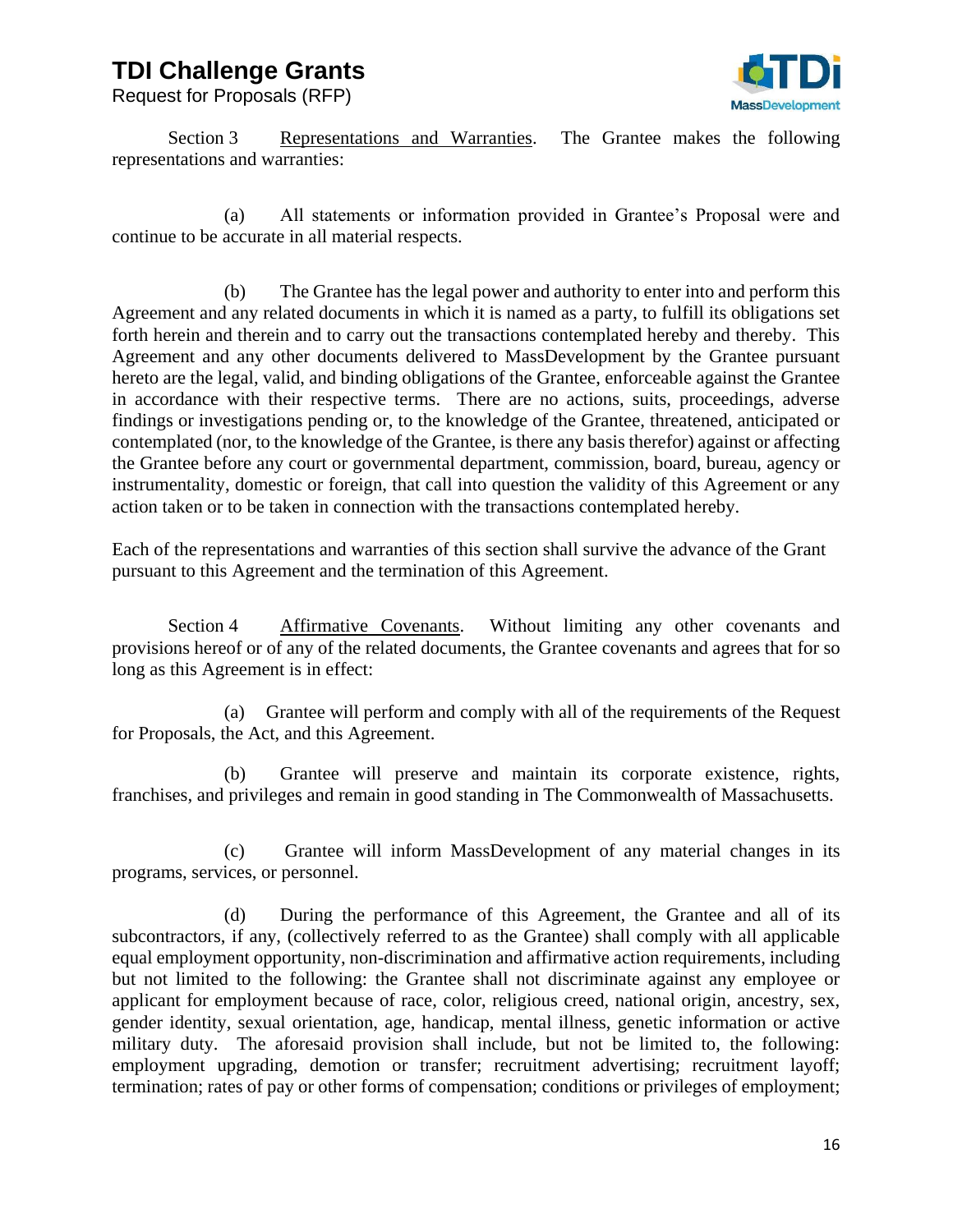

Request for Proposals (RFP)

and selection for apprenticeship. The Grantee shall comply with the provisions of M.G.L. c.151B and all other applicable anti-discrimination and equal opportunity laws.

(e) Grantee will, and will ensure that its contractors and agents will, continuously comply with all statutes, ordinances, laws (particularly applicable public procurement laws), rules, regulations, orders, notices or safety guidelines including with respect to COVID-19 (collectively, the "Laws"), of any governmental authority, including without limitation, any department, division, commission, agency or branch thereof having jurisdiction over the Grantee.

(f) Grantee agrees that MassDevelopment has the unlimited right to make use of and disseminate all periodic reports, case studies, sub-recipient or grant beneficiary selection criteria or rubrics, and any deliverables and/or work products produced that are related to the Grant.

(g) At the request of MassDevelopment, Grantee will host project site visits, if applicable, by MassDevelopment or its designees for purposes of monitoring and evaluating the project or grant expenditures.

(h) The Grantee certifies that, for Agreed Costs that are to be financed by MassDevelopment, the Grantee shall comply with MassDevelopment's "Contractor Policy" (attached hereto as **Exhibit C** and made a part hereof), which requires that the Grantee or its affiliates have not and will not enter into a contract for work financed by MassDevelopment with any vendor or contractor listed as debarred or suspended on the debarment lists maintained by the Commonwealth of Massachusetts' Division of Capital Asset Management and Maintenance, the Department of Transportation, the Department of Industrial Accidents, the Office of the Attorney General, and the Federal Government (the "Debarment Lists");

(i) The Grantee also agrees that for Agreed Costs consistent with the Budget financed by MassDevelopment, the Grantee will require the general contractor or construction manager to certify in the contract with the Grantee that it has not and will not contract directly with subcontractors or other vendors listed as debarred or suspended on the Debarment Lists. The certification shall provide that the general contractor or construction manager understands and acknowledges that noncompliance may result in debarment from future MassDevelopment funded construction projects for a period of one year from the date of written notification of noncompliance.

Section 5 MassDevelopment Liability. MassDevelopment shall use reasonable, good-faith efforts to fulfill its obligations hereunder, and shall not be liable under any contract entered into by Grantee for any recommendations made or actions taken or omitted in connection with this Agreement.

Section 6 Indemnification. The Grantee shall indemnify and hold harmless MassDevelopment, the Program and the Commonwealth, and any members, officers, employees,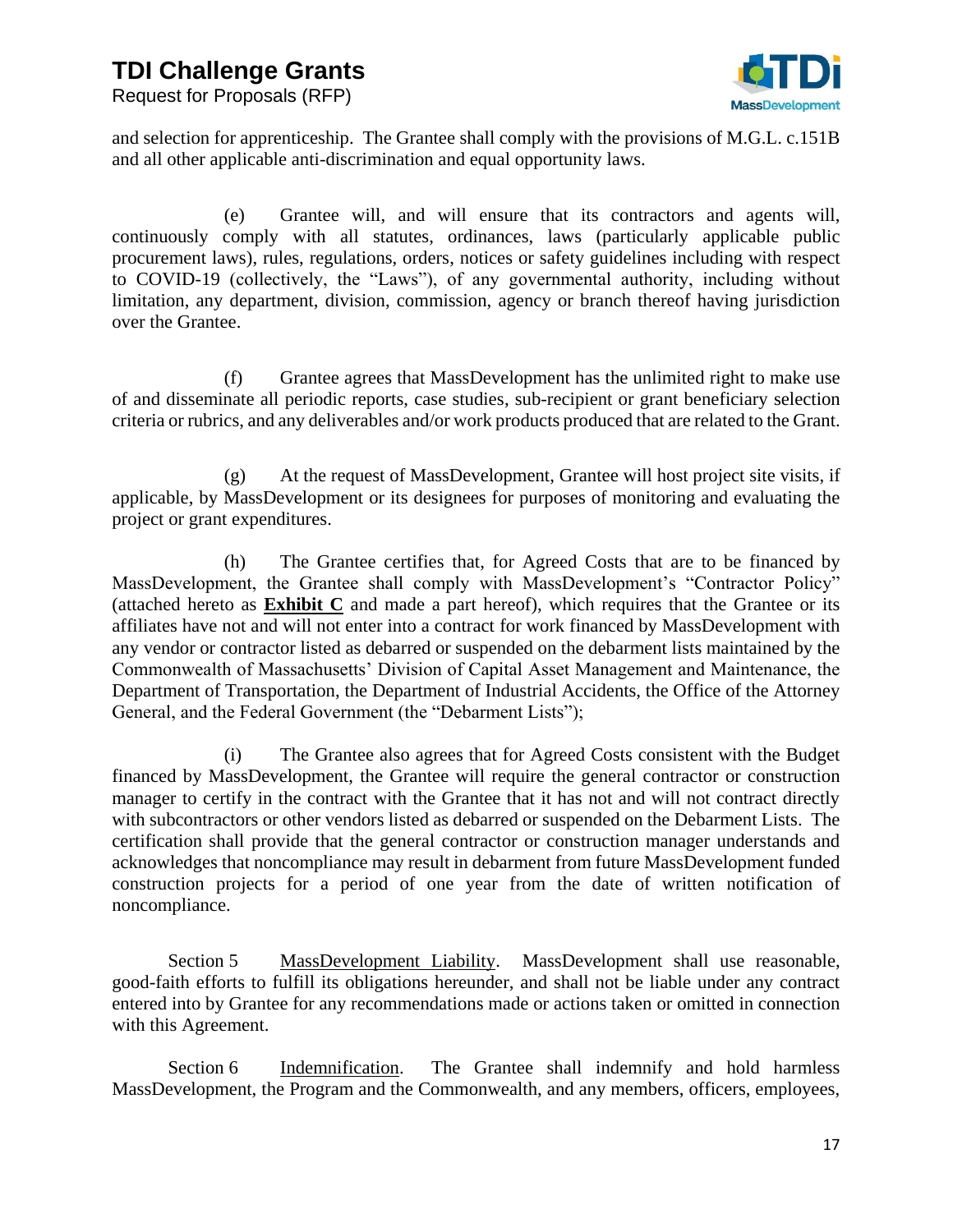Request for Proposals (RFP)



or directors thereof (the "Indemnitees") from all loss, cost, injury, or damage resulting from, or related in any way to, this Agreement, the payment of the Grant hereunder, and the use of funds, except that Grantee shall not be required to indemnify any of the Indemnitees who cause such loss, cost, injury, or damage by their own gross negligence or willful misconduct. This Section 6 shall survive the termination of this Agreement for any reason.

Section 7 Nature of Relationship. The parties acknowledge that MassDevelopment is acting solely as the grantor of certain funds for public purposes as set forth herein and that no agency, partnership, joint venture, or other ownership relationship is intended to be, or is, created by this Agreement, and that MassDevelopment's participation in this Agreement in no way obligates any further action by MassDevelopment with respect to any project. Furthermore, the parties understand and agree that the ultimate feasibility or economic viability of any project arising out of this Agreement, is not being guaranteed or assured by MassDevelopment.

Section 8 Termination. This Agreement shall terminate upon the earlier of: (a) mutual written agreement of Grantee and MassDevelopment at any time; or (b) the **second** anniversary hereof. Grantee acknowledges and agrees that the provisions of this Agreement that expressly or by their nature survive expiration or termination of this Agreement will remain in effect after any termination of this Agreement.

Section 9 Records. During the term of this Agreement and for seven (7) years thereafter, the Grantee shall keep and maintain, and shall give access to MassDevelopment and its representatives at all reasonable times upon reasonable advance notice to inspect, copy, audit and examine accurate books, records, accounts and other documents relating to the expenditures, including without limitation those relating to the receipt and disbursement of the Grant.

Section 10 Relationship between Parties. The Grantee agrees to cooperate with MassDevelopment on the resolution of any issues, questions, or concerns which MassDevelopment may have concerning the Grant and related expenditures.

Section 11 Publicity. The Grantee agrees that any public announcement or similar publicity with respect to this Agreement during the term of this Agreement and for seven (7) years thereafter will be issued only with the advance approval of MassDevelopment. Grantee further agrees to credit MassDevelopment and the TDI Challenge Grants Program in all print, audio, video, and internet materials, and all publicity materials (such as press releases, brochures, posters, advertisements and web sites). Such credit shall indicate that funding for the Grantee "has been provided by the TDI Challenge Grants Program administered by MassDevelopment."

Section 12 Reports. In addition to the Final Report, the Grantee agrees to provide reports and information requested by MassDevelopment periodically including, but not limited to, with respect to the Grantee and the use of the Grant in order to assess the impact of the Program grants.

Section 13 Remedies: Event of Default. In the event the Grantee fails to comply with the terms and conditions of this Agreement (each event an "Event of Default" and, collectively,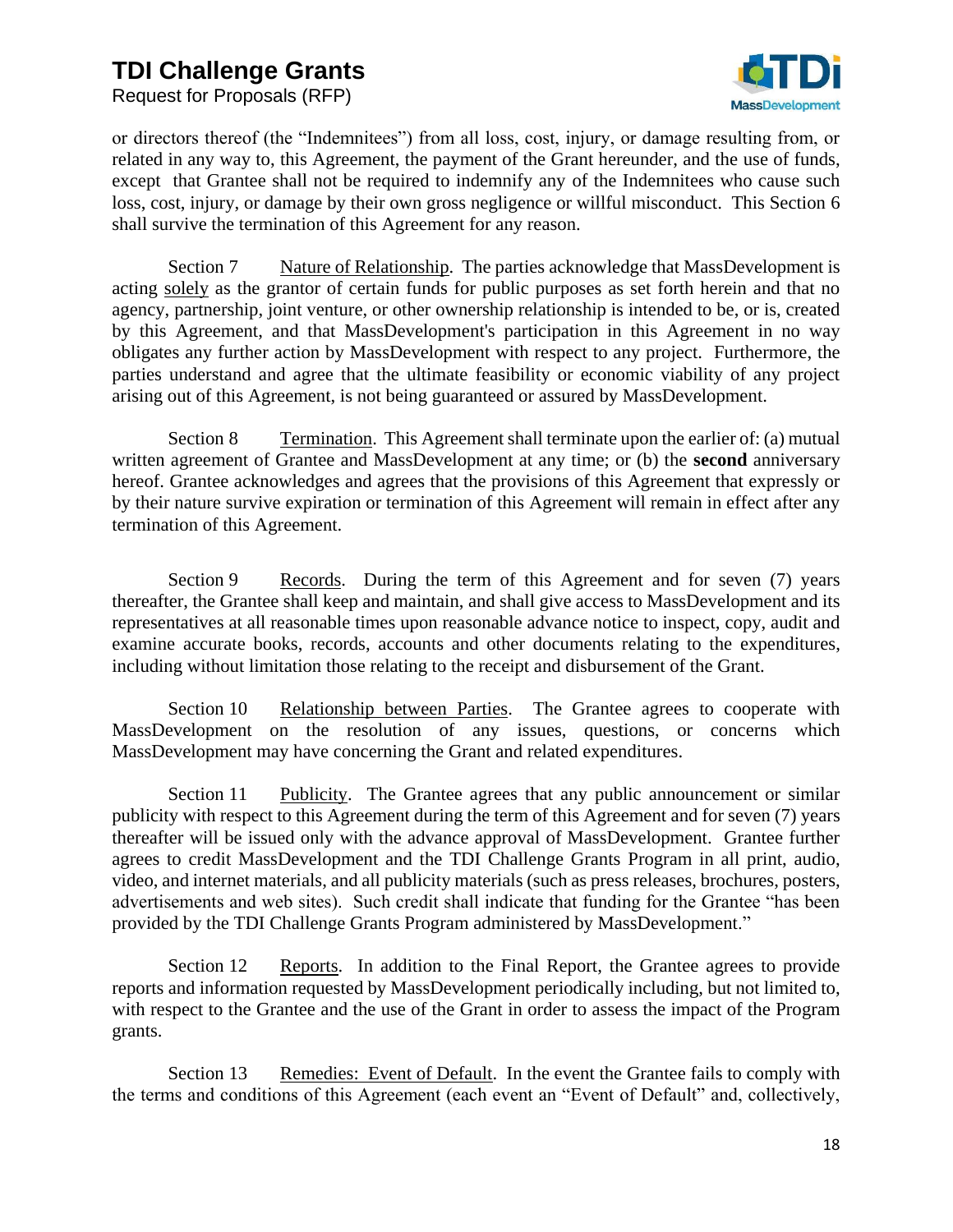Request for Proposals (RFP)



"Events of Default"), MassDevelopment, in its discretion, may require that all or part of the moneys granted hereunder be repaid to the Agency, regardless of the extent to which the Grant monies have already been expended or exercise any other right or remedy available to MassDevelopment under any other instrument or at law, or in equity. Any failure to comply with any provision of this Agreement may further result in the Grantee becoming ineligible to receive any future award of any grant offered by MassDevelopment.

Section 14 Waiver and Severability. No waiver by a party or a breach of any term of this Agreement shall be construed as a waiver of any preceding or subsequent breach of the same or any other term. If any provisions hereof shall be deemed invalid or unenforceable by any court of competent jurisdiction, the remaining provisions of this Agreement shall not be affected thereby, and said provisions shall be valid and enforceable to the fullest extent permitted by law.

Section 15 Notices. All notices, demands, requests, consents, approvals and other communications required or permitted to be given pursuant to the terms of this Agreement shall be in writing and addressed as follows:

(a) With respect to MassDevelopment:

Massachusetts Development Finance Agency 99 High Street, 11<sup>th</sup> Floor Boston, MA 02110 **Attn:** Executive Vice President, Real Estate

with a copy sent to: Massachusetts Development Finance Agency 99 High Street, 11<sup>th</sup> Floor Boston, MA 02110 Attn: General Counsel

(b) with respect to the Grantee:

\_\_\_\_\_\_\_\_\_\_\_\_\_\_\_\_\_\_\_\_\_\_\_\_\_\_\_\_\_\_\_\_\_ \_\_\_\_\_\_\_\_\_\_\_\_\_\_\_\_\_\_\_\_\_\_\_\_\_\_\_\_\_\_\_\_\_

\_\_\_\_\_\_\_\_\_\_\_\_\_\_\_\_\_\_\_\_\_\_\_\_\_\_\_\_\_\_\_\_\_ **\_\_\_\_\_\_\_\_\_\_\_\_\_\_\_\_\_\_\_\_\_\_\_\_\_\_\_\_\_\_\_\_\_**

Notices shall be deemed to have been given when hand delivered or sent by U.S. registered or certified mail postage prepaid. The parties designated above shall each have the right from time to time to specify as their respective addresses for purposes of this Agreement any other address in the Commonwealth of Massachusetts upon the giving of fifteen (15) days written notice thereof, as provided herein, to all the other parties listed above.

Section 16 Exculpation. There shall be absolutely no personal liability on the part of MassDevelopment, the TDI Partnership, or on the part of any of its/their employees, agents, subcontractors, invitees, or guests for monetary damages with respect to terms, covenants, and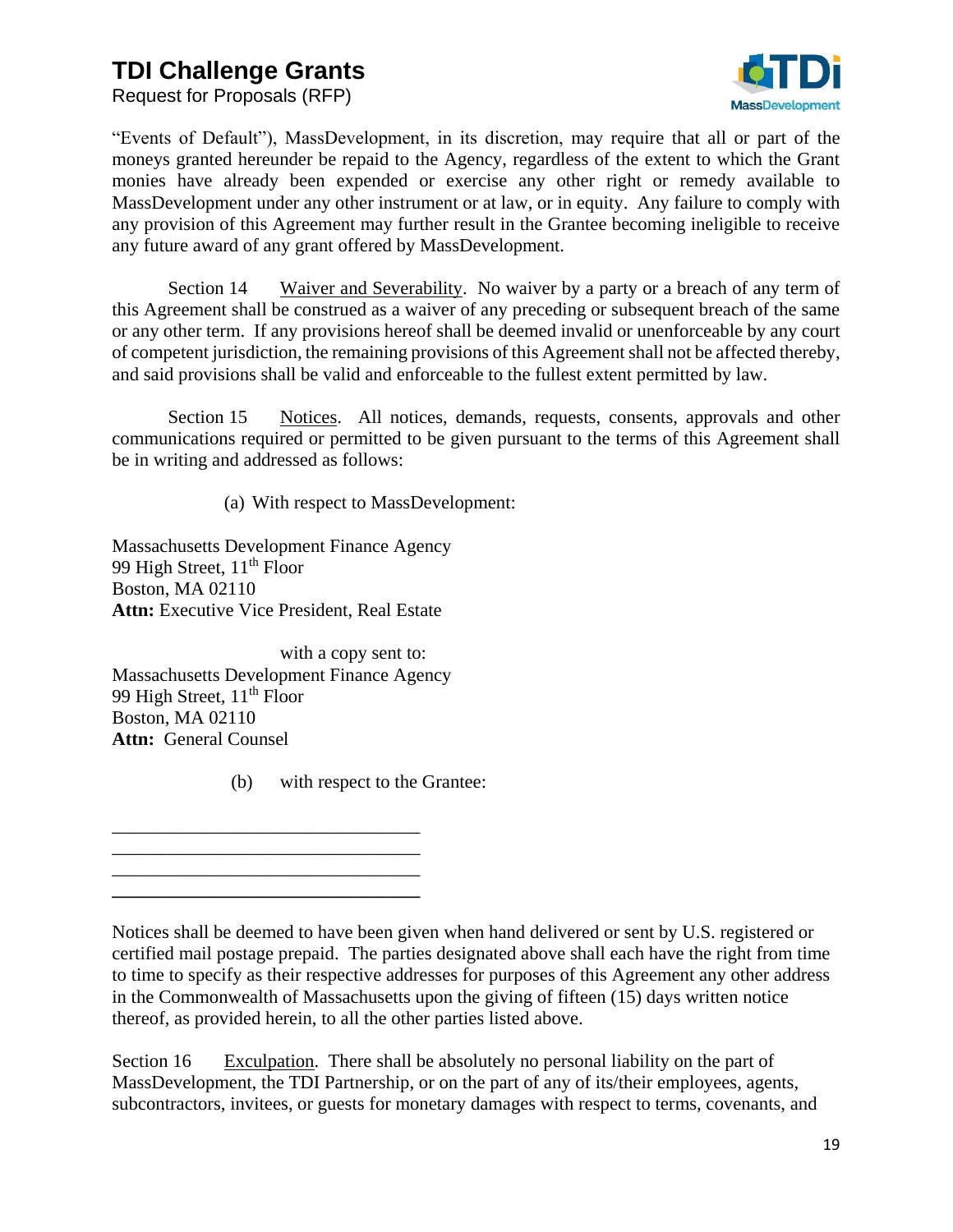Request for Proposals (RFP)



conditions of this Agreement; this exculpation of personal liability is to be absolute and without exception. TDI program and marketing materials may refer to "TDI Partners" for branding purposes but the parties expressly agree and acknowledge that any use of the word "Partners" is for such purposes only and is not intended to have any legal significance or effect.

Section 17 Execution in Counterparts; Facsimiles. This Agreement may be executed in several counterparts, each of which shall be an original and all of which shall constitute but one and the same instrument. Photocopy, facsimiles, electronic signatures, electronic or other copies of this Agreement shall have the same effect for all purposes as a signed original. The party signing on behalf of the TDI Partnership represents that it is duly authorized to do so and that members of the TDI partnership support the terms and conditions herein.

Section 18 Governing Law; Jurisdiction. This Agreement shall be governed and construed in accordance with the laws of the Commonwealth of Massachusetts and the courts of the Commonwealth of Massachusetts shall have exclusive jurisdiction over any dispute or claims arising out of this Agreement and hereby submit to such jurisdiction.

Section 19 Public Records Law. Grantee acknowledges that MassDevelopment is subject to the Public Records Law, M.G.L. c. 66.

Section 20 Amendment. This Agreement may not be amended, modified, altered, or changed in any respect, except by formal agreement in writing, fully executed by all parties.

Section 21 Headings. The headings, captions, numbering system, etc., are inserted only as a matter of convenience and may not be considered in interpreting the provisions of this Agreement.

Section 22 No Assignment. Grantee may not assign, convey, or otherwise transfer, its interest under this Agreement without the prior written consent of MassDevelopment.

Section 23 Entire Agreement. This Agreement contains the entire understanding among the parties hereto with respect to the subject matter hereof, and supersedes all prior and contemporaneous agreements and understandings, express or implied, oral or written, except as herein contained.

> [*Remainder of this page intentionally left blank; Signature(s) on next page*]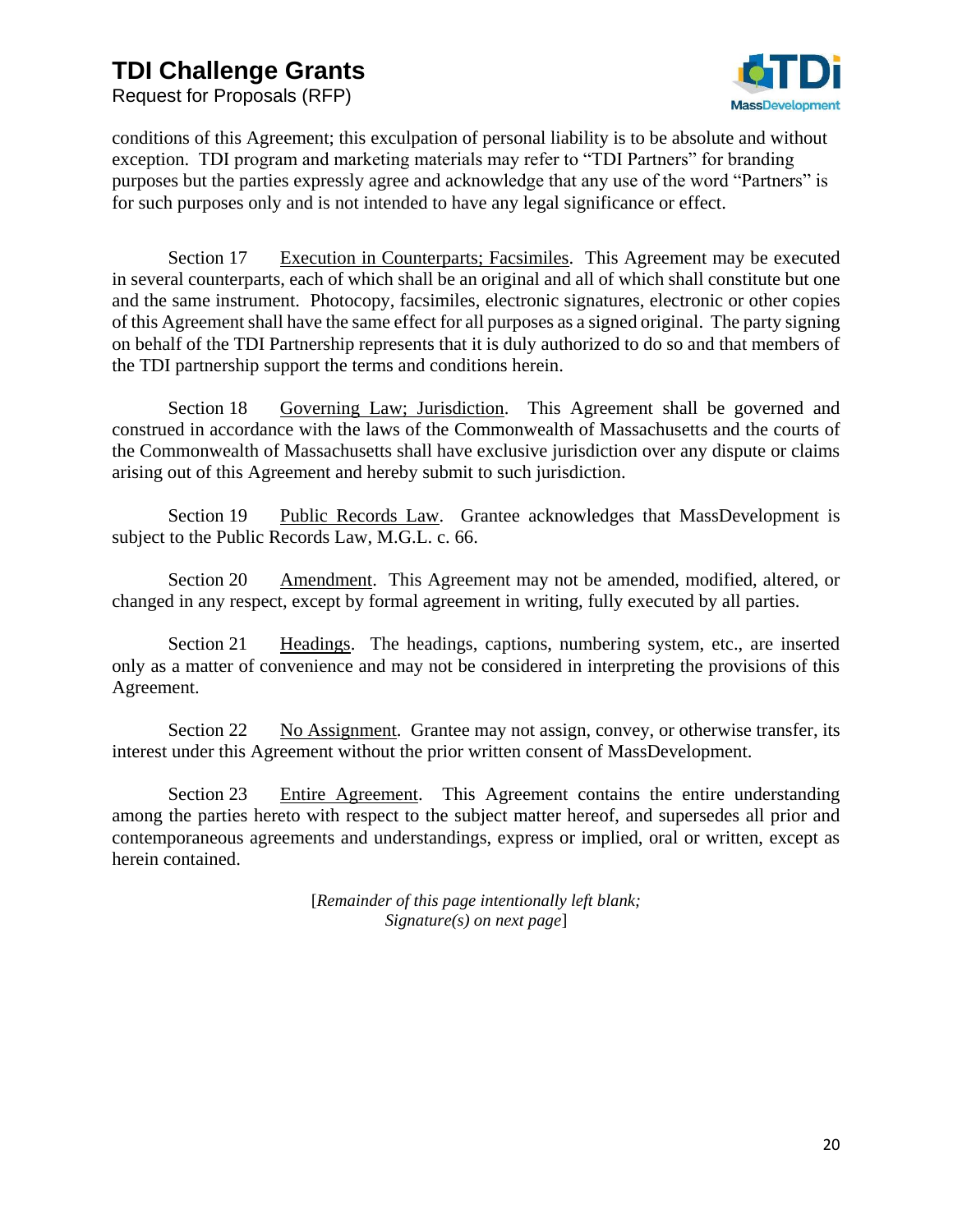Request for Proposals (RFP)



IN WITNESS WHEREOF, the Parties hereto have caused this Agreement to be signed, by their respective duly authorized representatives as of the date first written above.

### MASSACHUSETTS DEVELOPMENT FINANCE AGENCY

 $\mathbf{By}$ 

Name: Cassandra McKenzie Approved as to form Title: Executive Vice President, Real Estate Agency Counsel

[TDI PARTNERSHIP SIGNATURES]

By: \_\_\_\_\_\_\_\_\_\_\_\_\_\_\_\_\_\_\_\_\_\_\_\_\_\_\_\_\_\_\_\_\_\_\_ Name: Title**:**

[TDI PARTNERSHIP SIGNATURES]

\_\_\_\_\_\_\_\_\_\_\_\_\_\_\_\_\_\_\_\_\_\_\_\_\_\_\_\_\_\_\_\_\_\_\_\_]

By: \_\_\_\_\_\_\_\_\_\_\_\_\_\_\_\_\_\_\_\_\_\_\_\_\_\_\_\_\_\_\_\_\_\_\_ Name: Title**:**

[SIGNATURE PAGE TO TDI CHALLENGE GRANTS PROGRAM -GRANT AGREEMENT WITH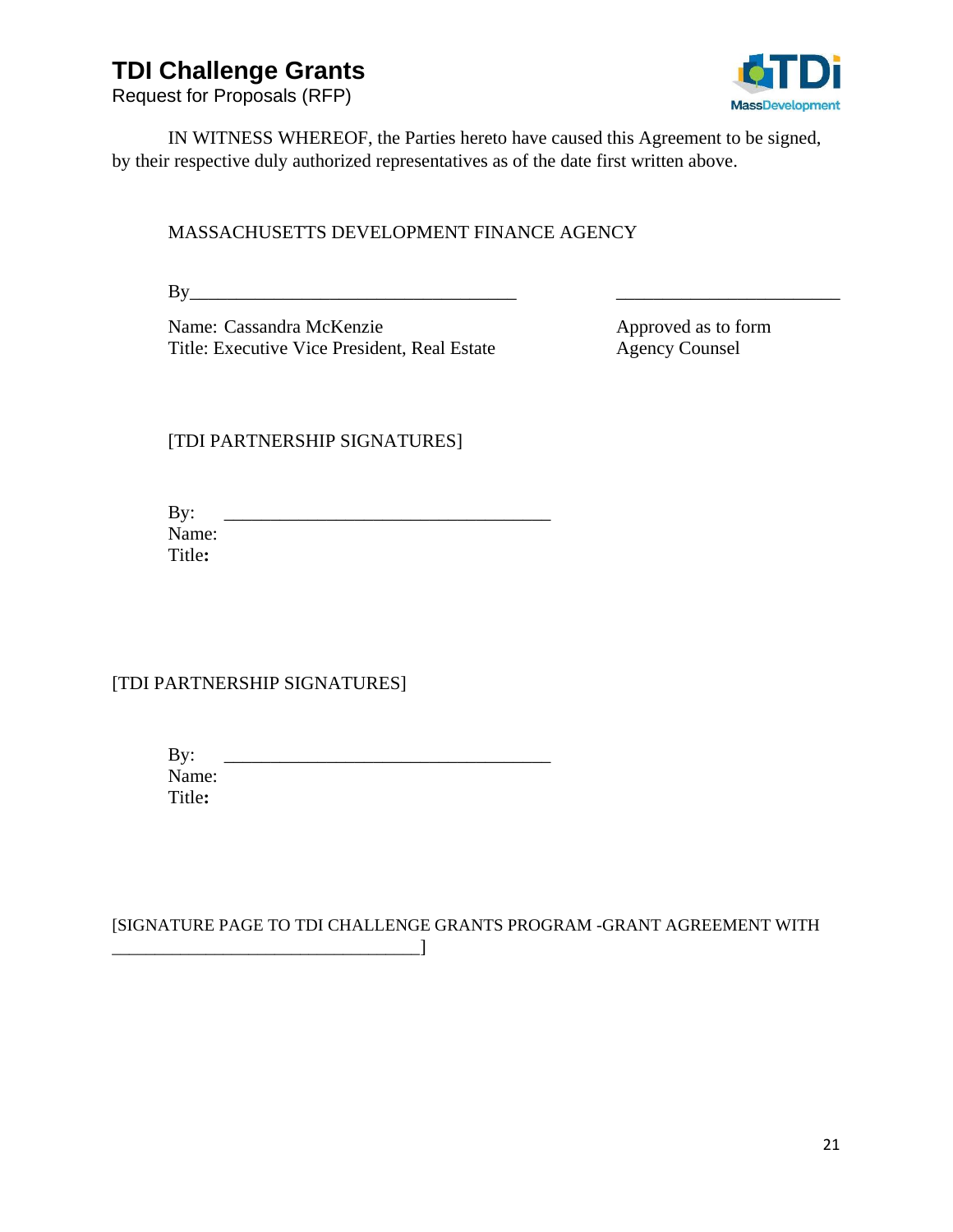Request for Proposals (RFP)



### **EXHIBIT A**

### **BUDGET**

## **Program Budget**

### *Initial Budget (No more than 20% of Total)*

|                                   | Description | <b>Total Cost</b> | NOTES (explain) |
|-----------------------------------|-------------|-------------------|-----------------|
| Subgrants to businesses           |             |                   |                 |
| or other recipients               |             |                   |                 |
| Administration (capped<br>at 10%) |             |                   |                 |
| <b>Materials</b>                  |             |                   |                 |
| Marketing                         |             |                   |                 |
| Subcontractors                    |             |                   |                 |
| Space/Equipment Rental            |             |                   |                 |
| Permits & Insurance               |             |                   |                 |
| <b>TOTALS</b>                     | n/a         |                   |                 |

## *Phase 2 Budget (No more than 80% of Total)*

|                                                | Description | <b>Total Cost</b> | NOTES (explain) |
|------------------------------------------------|-------------|-------------------|-----------------|
| Subgrants to businesses<br>or other recipients |             |                   |                 |
| Administration (capped<br>at 10%)              |             |                   |                 |
| <b>Materials</b>                               |             |                   |                 |
| Marketing                                      |             |                   |                 |
| Subcontractors                                 |             |                   |                 |
| Space/Equipment Rental                         |             |                   |                 |
| Permits & Insurance                            |             |                   |                 |
| <b>TOTALS</b>                                  | n/a         |                   |                 |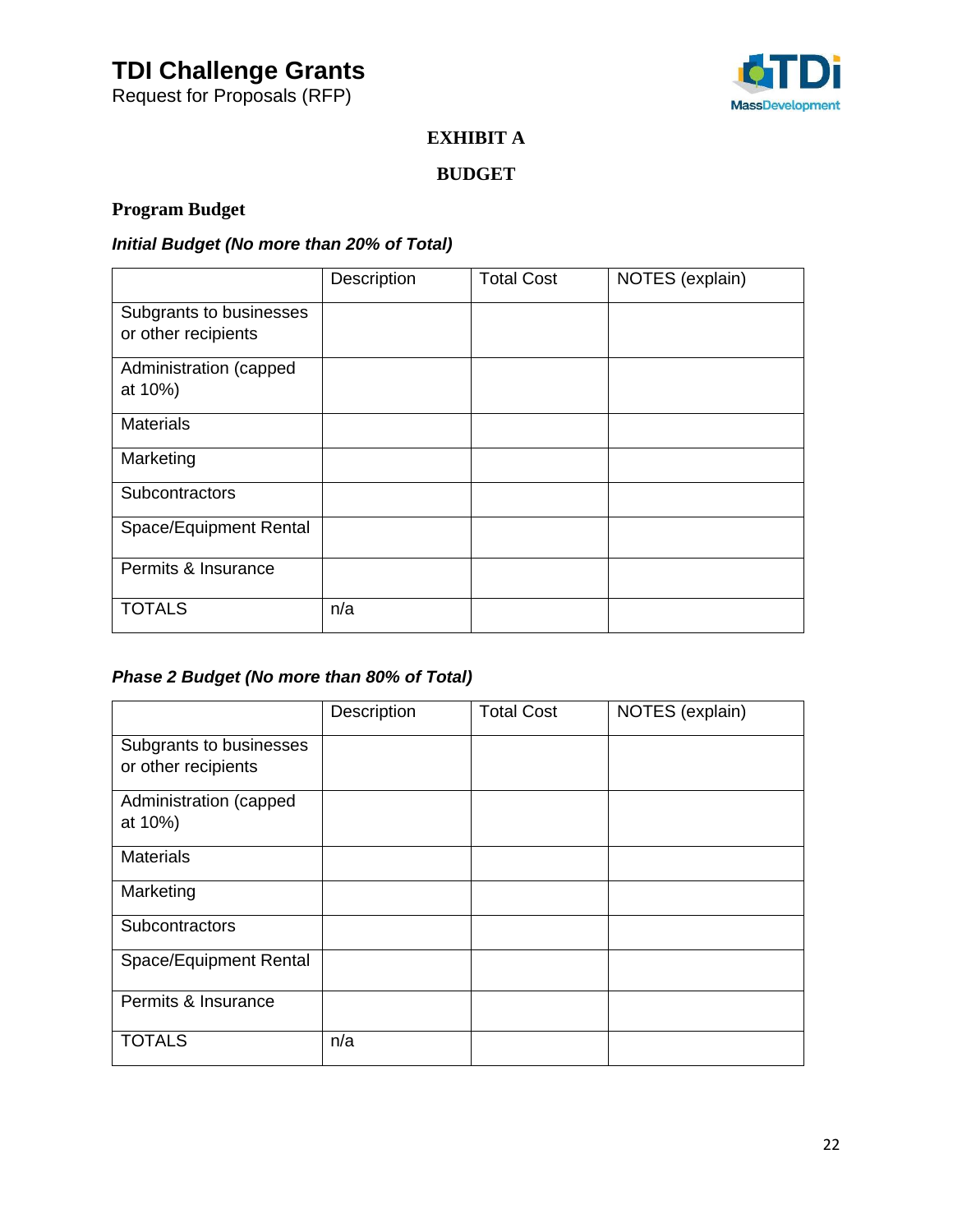Request for Proposals (RFP)



**EXHIBIT B**

## **FINAL PROPOSAL**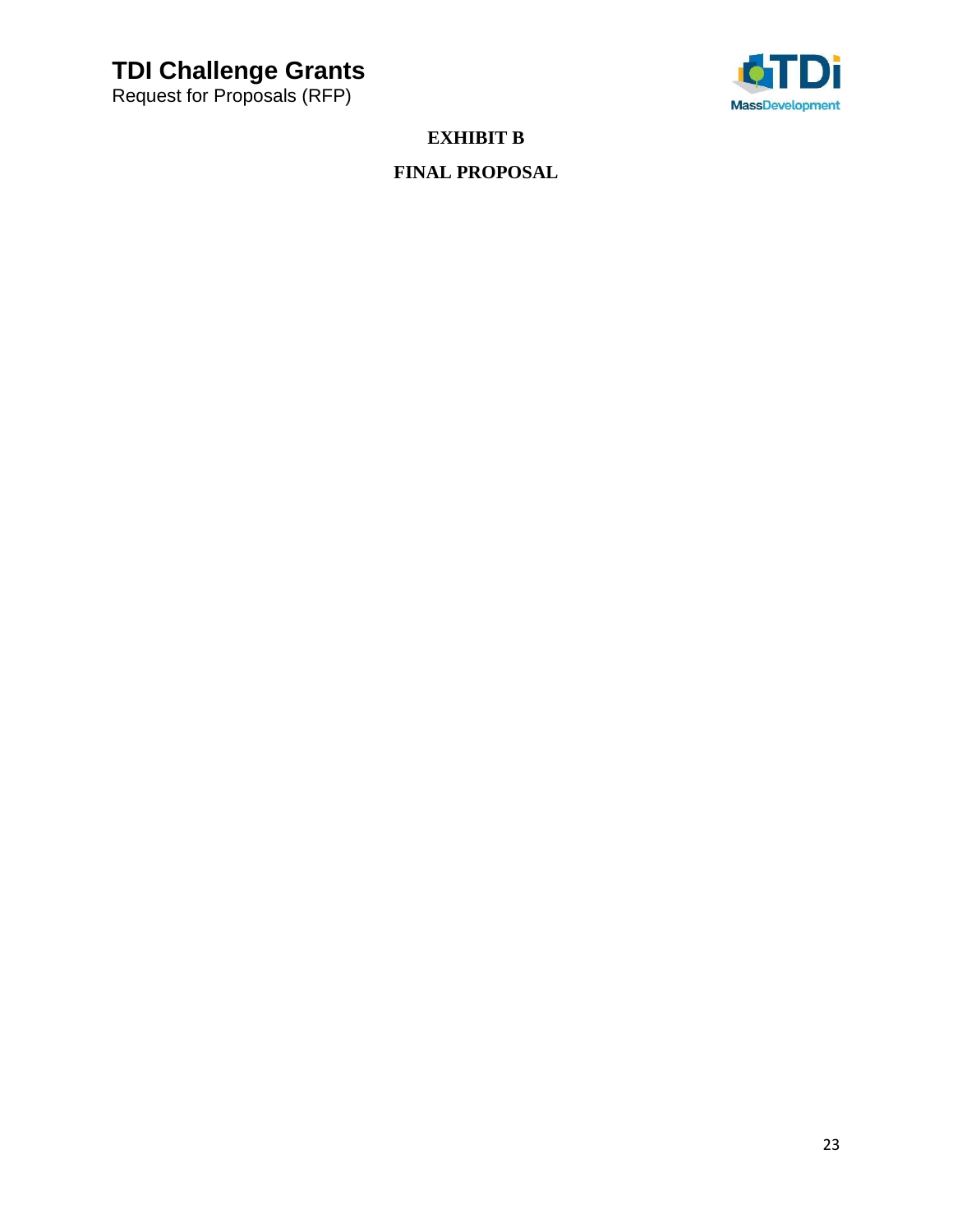Request for Proposals (RFP)



### **EXHIBIT C**

### **MASSDEVELOPMENT CONTRACTOR POLICY**

MassDevelopment must comply with certain laws, including M.G.L. c. 29, § 29F(h), which prohibits public agencies from soliciting or considering offers, bids, or proposals from, and from executing, renewing, or extending any contract with, a debarred or suspended contractor, and prohibits a contractor from contracting for supplies or services from a debarred or suspended subcontractor on any public contract. Agency policy requires that for construction costs financed by the Agency (including Brownfields Program funds), borrowers/grantees must not knowingly engage with vendors listed as debarred or suspended by any of the aforementioned entities. "Vendors" includes construction contractors and construction managers as well as consultants and other individuals or businesses with which a borrower might contract for a project.

The Sponsor agrees it will comply with MassDevelopment's Contractor Policy. By signing below, Sponsor agrees that for costs that are to be financed by MassDevelopment, Sponsor or its affiliates have not and will not enter into a contract with any vendor listed as debarred or suspended on the debarment lists maintained by the Commonwealth of Massachusetts' Division of Capital Asset Management and Maintenance, the Department of Transportation, the Department of Industrial Accidents, the Office of the Attorney General and the Federal Government (the "Debarment Lists").

Sponsor is required to provide the name of its general contractor or construction manager (if one is engaged) to MassDevelopment at least 10 business days prior to a disbursement. At the time of the disbursement, Sponsor must certify that it has checked the Debarment Lists and that for costs of the project financed by MassDevelopment it has not and will not contract with any general contractor, construction manager or other vendor listed on the Debarment Lists. Sponsor must also require that its general contractor or construction manager (if one is engaged) certify in the contract with applicant for MassDevelopment financed work that the general contractor or construction manager: (i) will check the Debarment Lists before directly engaging a subcontractor or other vendor; and (ii) has not and not will contract directly with a subcontractor or other vendor listed on a Debarment List. The certification in the general contractor or construction manager contract shall further provide that general contractor or construction manager understands and acknowledges that noncompliance may result in debarment from future MassDevelopment funded projects for a period of one year from the date of written notification of noncompliance. The form of Contractor's certification is below.

If Sponsor cannot make the above certifications at the time of disbursement, MassDevelopment reserves the right not to proceed with the Sponsor's disbursement. MassDevelopment will not advance any proceeds against requisitions for payment of vendors that MassDevelopment learns were debarred or suspended at the time the relevant contract was created**.** 

The Commonwealth's Executive Office of Administration and Finance has a webpage with a link to the above named lists, http://www.mass.gov/anf/property-mgmt-and-construction/design-andconstruction-of-public-bldgs/vendor-debarment.html.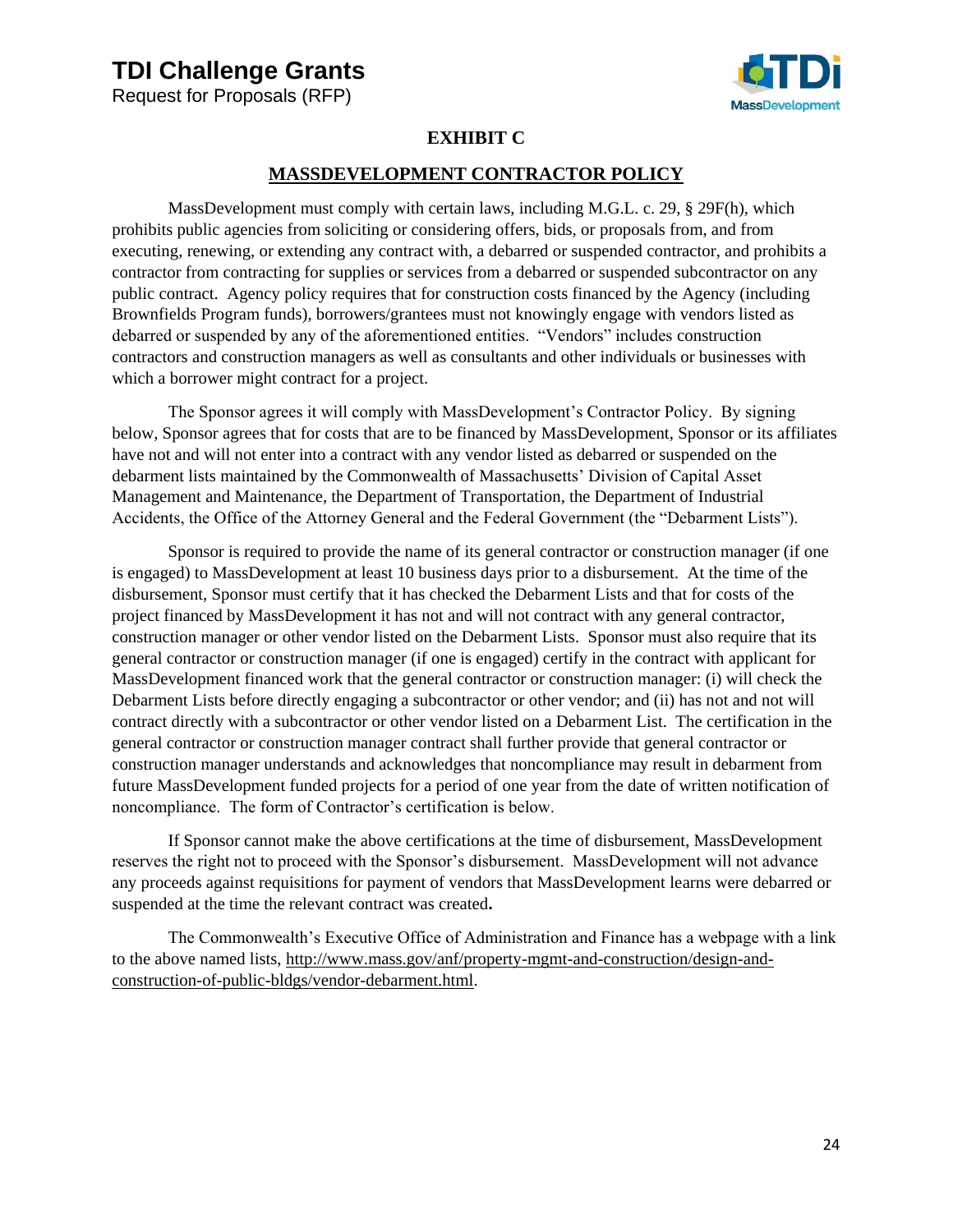Request for Proposals (RFP)



### **CONTRACTOR POLICY CONTRACT LANGUAGE INSERT**

[Contractor] certifies that it is not listed as debarred or suspended on the debarment lists maintained by the Commonwealth of Massachusetts' Division of Capital Asset Management, the Department of Transportation, the Department of Industrial Accidents, the Office of the Attorney General, or the Federal government (the "Debarment Lists").

[Contractor] agrees to review the Debarment Lists before soliciting or considering bids, contracting or negotiating with any sub-contractor for work under this agreement and [Contractor] will not knowingly solicit or consider bids, contract or negotiate with, or approve a subcontract with any vendor listed as debarred or suspended on the Debarment Lists.

[Contractor] agrees that any sub-contracts for work under this agreement will: (i) include a certification that the sub-contractor is not listed as debarred or suspended on the Debarment Lists, and (ii) require that the sub-contractor confirm that it will review the Debarment Lists and not knowingly solicit or consider bids, contract or negotiate with, or approve a subcontract with any vendor listed as debarred or suspended on the Debarment Lists.